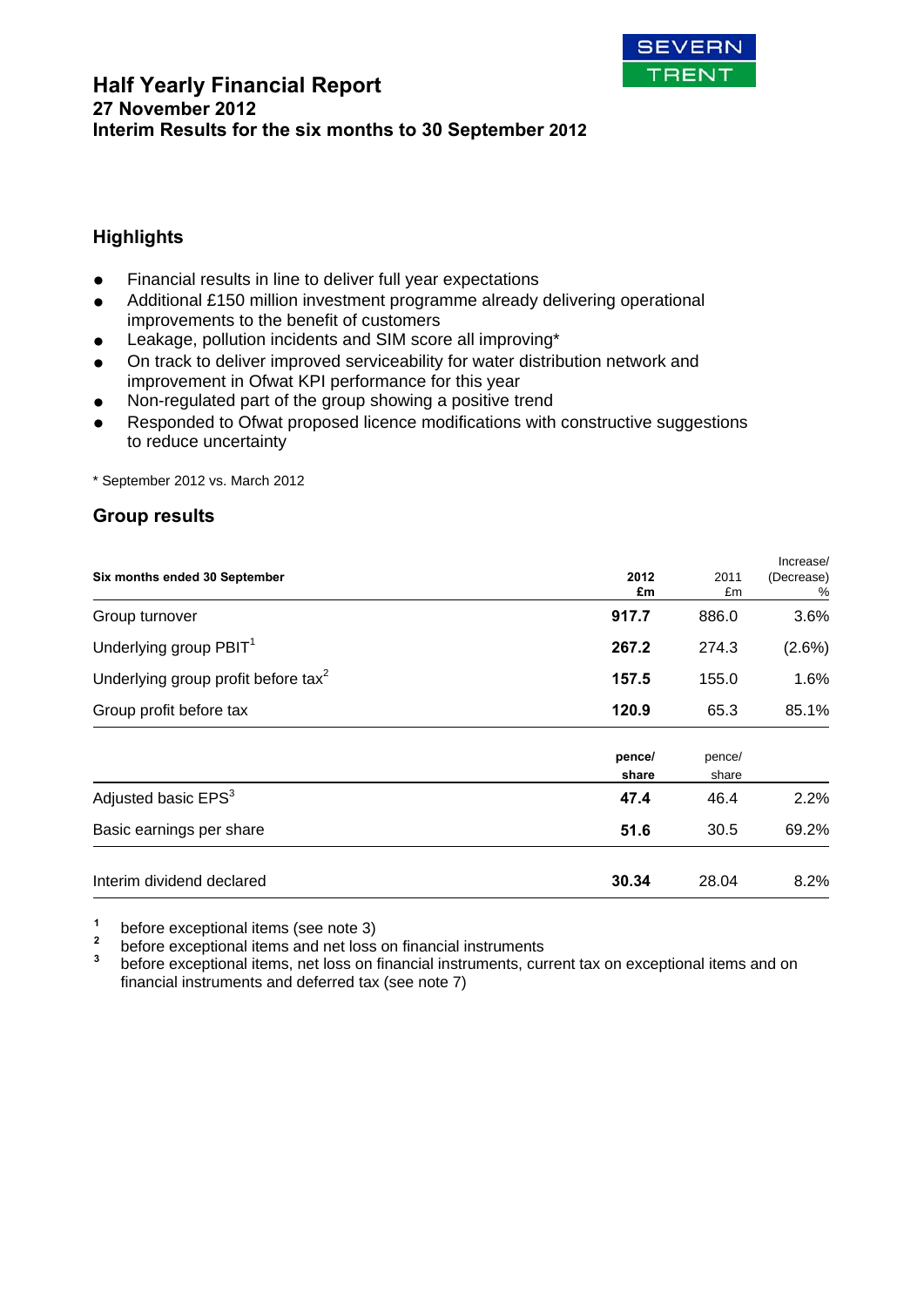# **Tony Wray, Chief Executive Severn Trent Plc, said:**

 "We have delivered again on our commitments to our stakeholders, we are on track with our £150 million additional investment programme announced in May, delivering operational improvements in the areas we targeted for this year, improving our service to customers and producing sustainable, progressive returns for shareholders.

Group revenue was up 3.6% period on period, although underlying group PBIT was down, reflecting planned increased investment in our networks and customer service in Severn Trent Water.

In the first half Severn Trent Water invested £239 million and the benefits of this investment are evident in our operational improvements, with leakage and pollution incidents decreasing while customer satisfaction, as measured by the SIM (Service Incentive Mechanism), is improving.

In our non-regulated business we are encouraged by the initial performance of our new business Severn Trent Costain, as well as the improvement in our existing Products business.

On the regulatory front, we remain in favour of the broader reform programme for the water industry, and have made some constructive suggestions to overcome concerns regarding Ofwat's proposed changes to licences, in order to reduce uncertainty for the benefit of all stakeholders. We will continue to promote constructive debate on what the future regulatory framework should look like."

# **Enquiries:**

| Tony Wray<br><b>Chief Executive</b>              | Severn Trent Plc              | 0207 353 4200 (on the day)<br>02477 715000 |
|--------------------------------------------------|-------------------------------|--------------------------------------------|
| Mike McKeon<br><b>Finance Director</b>           | Severn Trent Plc              | 0207 353 4200 (on the day)<br>02477 715000 |
| John Crosse<br><b>Head of Investor Relations</b> | Severn Trent Plc              | 0207 353 4200 (on the day)<br>02477 715000 |
| Rob Salmon<br><b>Media Relations</b>             | Severn Trent Plc              | 0207 353 4200 (on the day)<br>02477 715000 |
| Anastasia Shiach/Martha Kelly                    | <b>Tulchan Communications</b> | 0207 353 4200                              |

## **Interim Results Presentation and Webcast**

There will be a presentation of these results at 9:30am on Tuesday 27 November 2012 at The Lincoln Centre, 18 Lincoln's Inn Fields, London WC2A 3ED. This presentation will be available as a simultaneous webcast on the Severn Trent website (www.severntrent.com) and will remain on the website for subsequent viewing.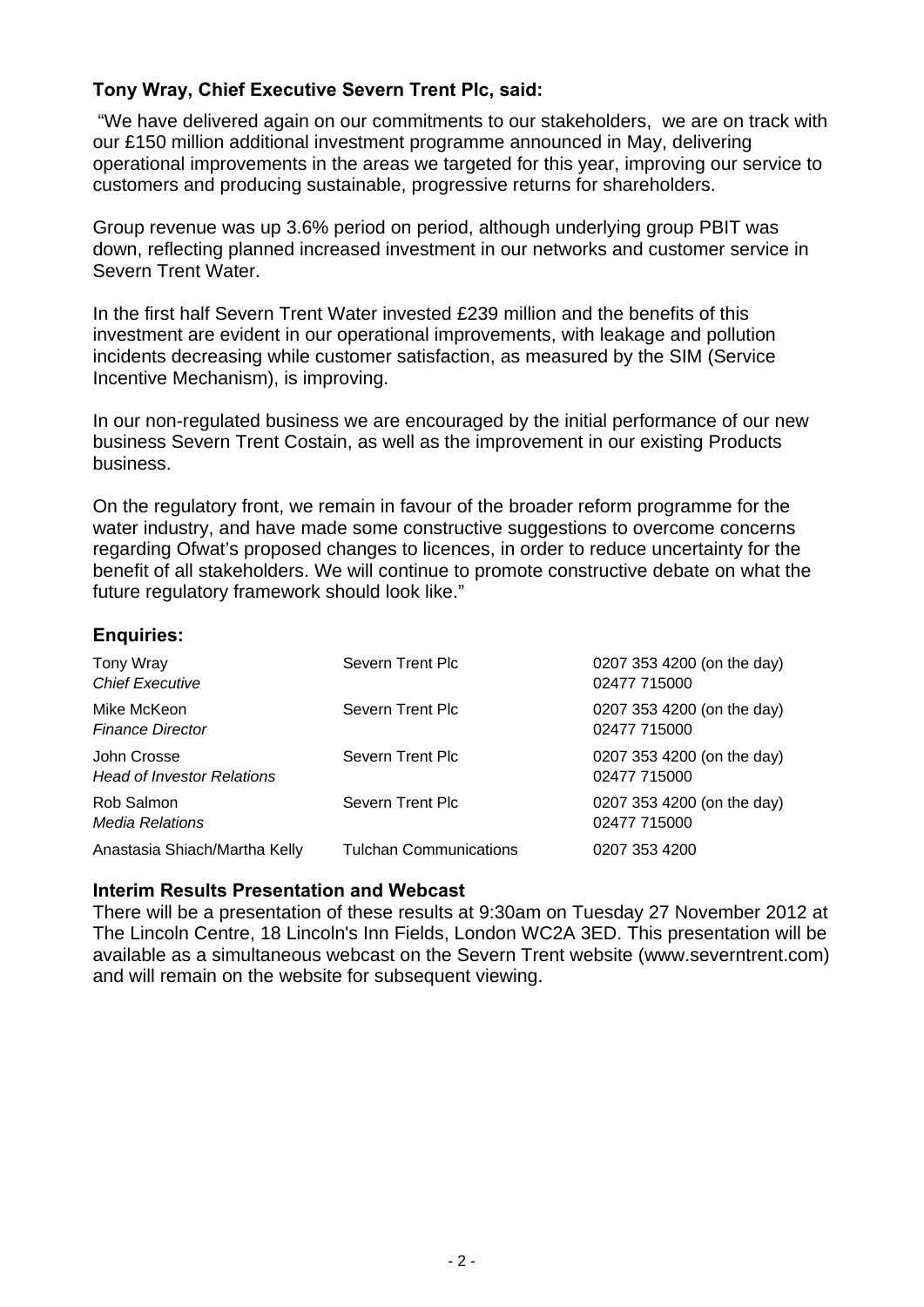# **Interim Management Report**

# **Operating Review**

# **Regulated - Severn Trent Water**

Following the announcement in May of an additional £150 million of capital investment over the next 3 years, in the first six months of this year we have invested £22 million, increasing activity on our trunk mains and sewers, investing more in leakage reduction and making improvements at water treatment works. This underpins our plans to improve network serviceability, and we have already seen a positive impact on operational performance. Our capital programme grew by 28% period on period to £239.2 million (UK GAAP, net of grants and contributions), of which £4 million related to private drains and sewers which we adopted in October 2011.

Wet weather over the summer has impacted our income. Customer measured consumption was lower by 2.8% in the first six months compared to the same period last year. Commercial consumption, in particular agricultural, was lower than expected, and household measured consumption was weaker than anticipated. This downside was compensated by the allowed price increase of 5.2%, leaving turnover up by 3.5%. Due to our previously announced increased investment and maintenance programmes and service delivery improvements, underlying PBIT was lower by just over 1% on higher levels of planned infrastructure renewals, the current year being the peak for the AMP, and increases in non-controllable costs.

In order to give a consistent view of operating costs period on period we have split out the impact of private drains and sewers in the following analysis and in the financial review on page 5. Excluding £5.3 million of costs in the period relating to private drains and sewers, which we adopted in October 2011 (£2.1 million incurred in prior period as we prepared for adoption), operating expenditure was up 2.1%, in line with expectations, and the level allowed in the Final Determination. Direct employee costs increased due to the delivery of service improvements and increased capital programme, which was also reflected in labour costs capitalised increasing. Hired and contracted costs were 4.6% lower period on period. Overall net labour costs, including hired and contracted, were 0.6% lower period on period. Bad debt was stable at 2.2% of turnover. We were pleased with our cost management, as controllable costs (direct employee costs and hired and contracted net of own work capitalised, plus materials and other costs) fell by 0.8% period on period (including costs related to private drains and sewers controllable costs rose 1.0%). Non-controllable costs (quasi taxes, bad debts, power) increased by 7.9% vs. the same period last year.

Depreciation was £9.4 million higher period on period due to the impact of capital expenditure increasing the size of the asset base.

We generated slightly less renewable power in the first six months, which accounted for 23.8% of our gross consumption compared to 24.0% in the prior period. This was primarily due to lower levels of sludge, the raw material for our power generation process, but by year end we expect increases in our renewables generation year on year.

Ofwat's new KPI performance report for 2011-12 confirmed a number of areas for improvement that we had previously highlighted in our full year results in May. Since the end of March 2012 we have made good progress in a number of these areas including security of supply and pollution incidents. Leakage reduction is on target year to date,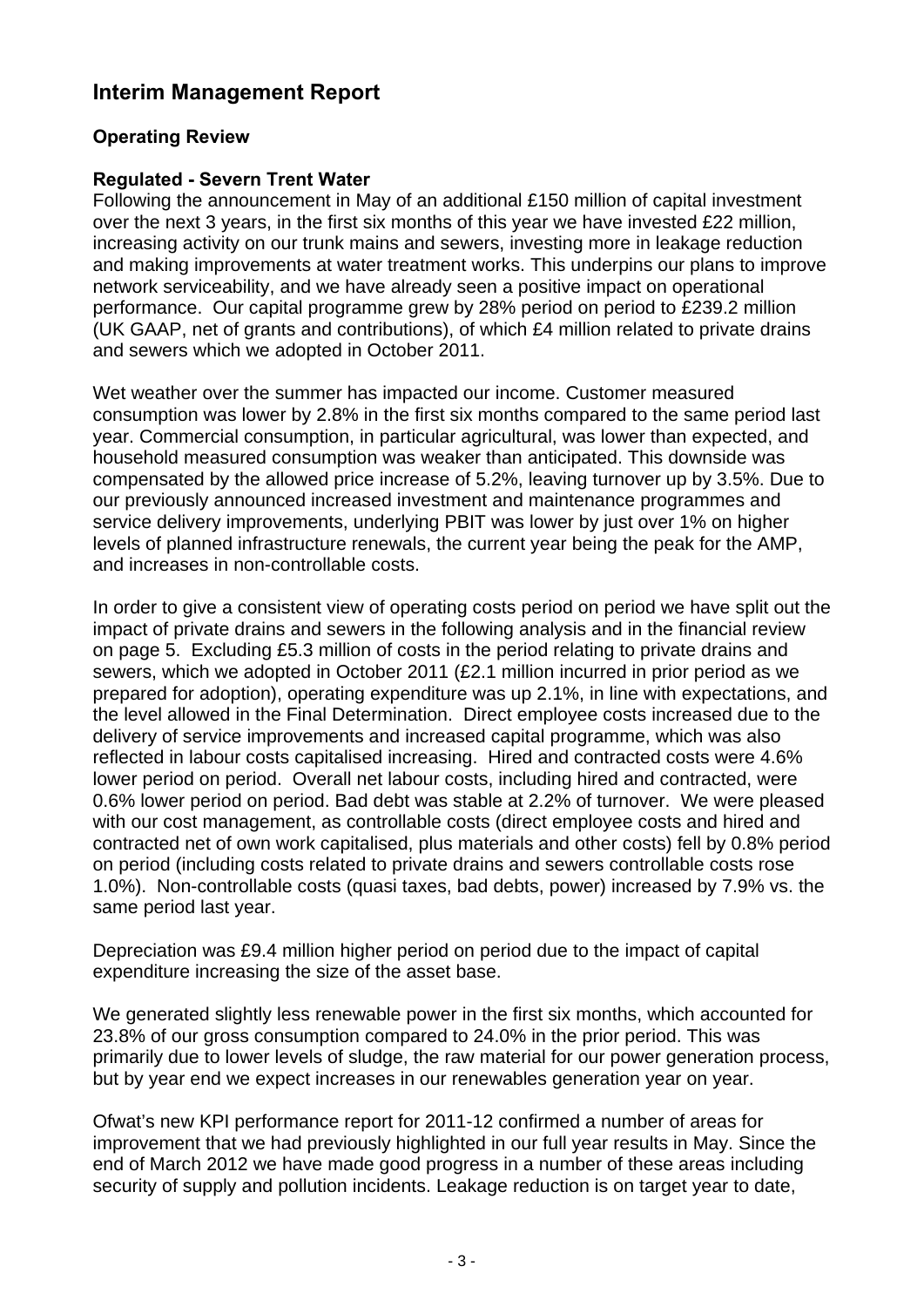and prior to the important winter period, in September leakage was around 4% lower than in March.

Given Ofwat's adoption of a KPI based performance assessment for all companies in the sector, a move we wholeheartedly support, we have therefore evolved our own suite of KPIs to align with Ofwat's, and in the future we will be reporting and benchmarking our operational performance using these. Based on data for 2011-12, benchmarking reveals 4 KPIs where our performance was upper quartile, 8 where our performance was median and 3 where our performance put us in the lower quartile.

## **Non-regulated**

In Operating Services, excluding structural changes (see below), underlying PBIT was broadly flat, although revenues were down period on period due to reductions in work volumes in Italy, with the US business seeing an improved performance in the Texas Gulf region, and a good performance in the UK from the Ministry of Defence contract.

A new company, Severn Trent Costain, was formed with Costain Group Plc to provide water and waste water management services to high volume commercial and industrial users, and it has already won its first customer in the new competitive market. This is the first national customer to switch supplier in the UK.

In Water Purification (Products), revenue and PBIT were both up period on period, led by a significant growth in disinfection products, particularly gas feed and electro chlorination, as well as the launch of BALPURE®. In the period BALPURE® contributed £2.5 million of sales, with orders totalling a further £3 million.

In total the Products order book remained healthy, with £50 million (\$83 million) at the end of September, and at present 80% is expected to ship this financial year.

During the first six months of the year there were a number of changes to the nonregulated operations, to make it more focused for the future. The sale of the metering business was completed, and the planned sale of the Analytical Services business was announced and is progressing.

Excluding the impact of structural changes (i.e. businesses sold or held for sale, and acquisitions) and exchange movements, revenue and underlying PBIT both grew by 9.5% and 1.9% respectively period on period, after additional investment in business development activities, which increased by £1 million to £1.8 million. Reported revenue (including the impact of structural changes) grew by 1.3% and reported underlying PBIT fell by a third, mainly due to the loss of earnings from the metering business and lower earnings from a radically restructured Analytical Services.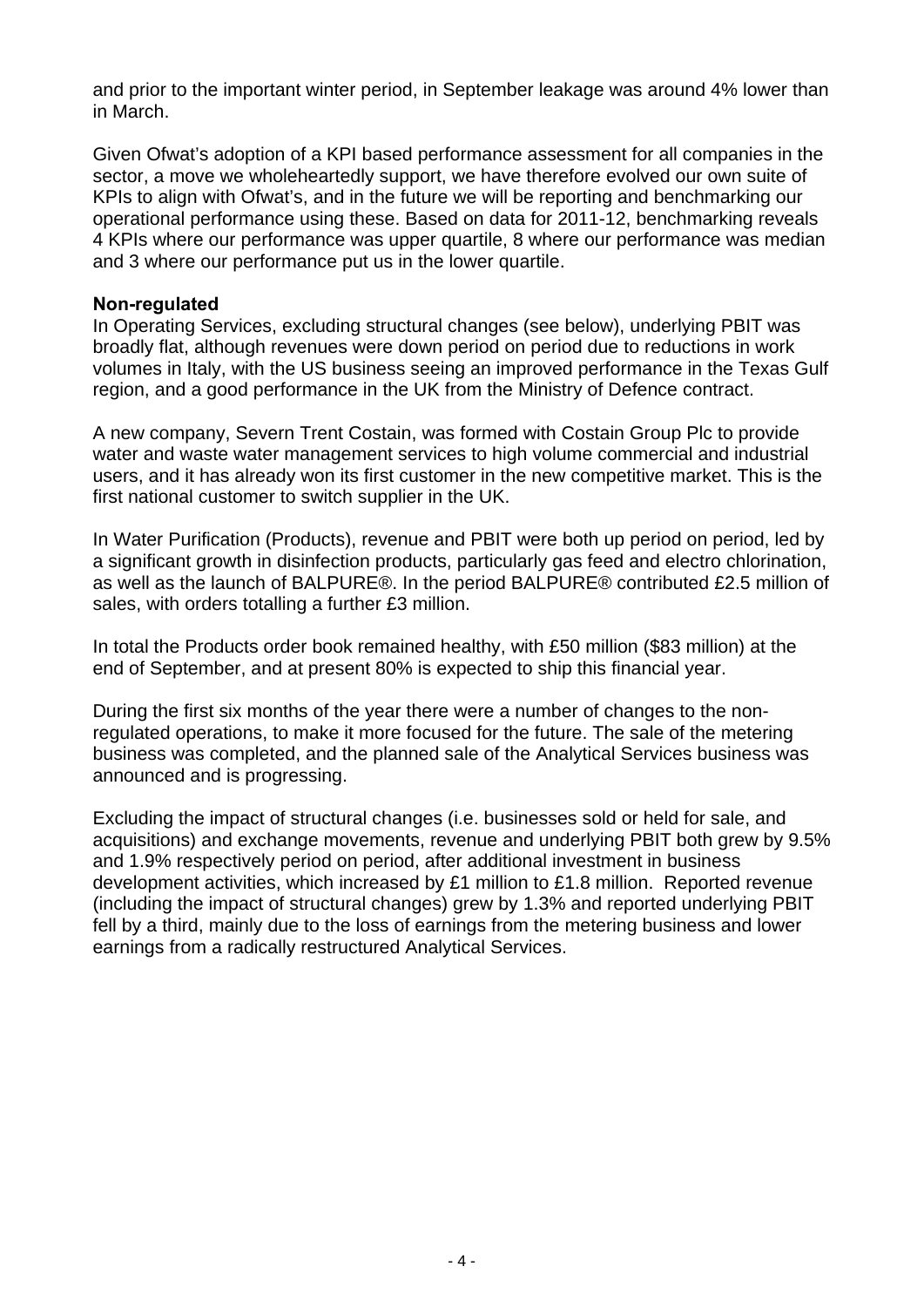## **Group Financial Performance**

In this Interim Results Announcement PBIT is profit before interest and tax; underlying PBIT is PBIT excluding exceptional items as set out in note 3.

Group turnover was £917.7 million (£886.0 million), an increase of 3.6% over the same period last year. Underlying group PBIT was 2.6% lower than last year. The primary factors affecting turnover and underlying PBIT are described in the commentary below.

There was a net exceptional credit of £1.1 million (charge of £19.5 million). Group PBIT increased 5.3% to £268.3 million (£254.8 million).

## **Severn Trent Water**

Turnover in Severn Trent Water increased by 3.5% to £761.0 million. Sales prices increased by 5.2% (in line with inflation) from 1 April 2012 which was offset by lower consumption during the wet summer period.

Underlying PBIT was down by 1.4% on the same period last year, to £269.1 million. Direct operating costs increased by £9.1 million (see below), there was an increase in infrastructure renewals expenditure of £11.3 million and depreciation increased by £9.4 million.

Employee costs increased by £9.2 million to £106.6 million. The increased employee costs were partly due to delivery of service improvements and the growth in our capital programme which led to labour and related overheads capitalised £6.7 million higher than in the first half of 2011/12 at £38.9 million. Hired and contracted costs decreased by £3.4 million to £71.1 million. Overall net labour costs, including hired and contracted, were 0.6% lower period on period. Raw materials and consumables at £22.5 million were 4.3% lower than the same period in the prior year. Other operating costs increased by £0.5 million to £20.3 million. In total, controllable costs were up £1.8 million, or 1.0%, including an increase of £3.2 million relating to private drains and sewers, which we adopted in October 2011.

Bad debts were 1.3% higher at £15.7 million, representing 2.2% of turnover (2.2%). An increase of £3.7 million in power costs to £27.6 million arose due to increased consumption as a result of the wet weather and higher strike prices on our energy swaps. Quasi taxes, which comprise rates, service charges and the CRC, increased by £3.4 million to £56.4 million, mainly due to an increase in rates. In total, non-controllable costs were up £7.3 million or 7.9%.

During the period, Severn Trent Water invested £239.2 million (£187.0 million) (UK GAAP, net of grants and contributions) in fixed assets and maintaining and improving its infrastructure network. Included in this total was net infrastructure maintenance expenditure of £63.4 million (£52.1 million), charged to the income statement under IFRS.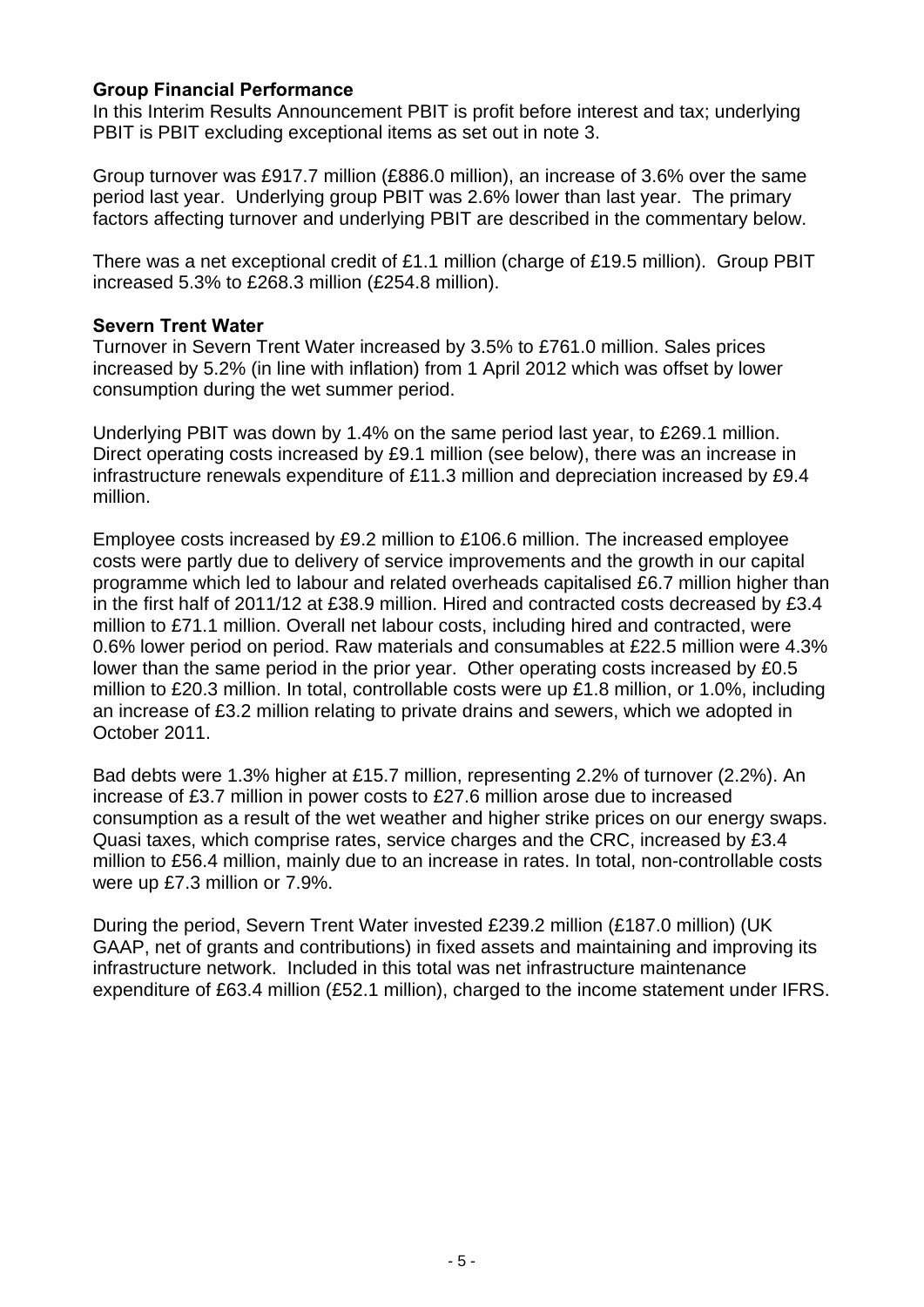# **Severn Trent Services**

|                                      |                |        | Increase/  |
|--------------------------------------|----------------|--------|------------|
| Six months ended 30 September        | 2012           | 2011   | (decrease) |
|                                      | £m             | £m     | %          |
| <b>Turnover</b>                      |                |        |            |
| Services as reported                 | 162.1          | 160.0  | 1.3%       |
| Structural changes                   | (14.4)         | (19.4) |            |
| Impact of exchange rate fluctuations | ۰              | (5.7)  |            |
| Like for like                        | 147.7          | 134.9  | 9.5%       |
| <b>Underlying PBIT</b>               |                |        |            |
| Services as reported                 | 4.1            | 6.5    | (36.9%)    |
| Structural changes                   | 1.2            | (1.3)  |            |
| Impact of exchange rate fluctuations | $\blacksquare$ |        |            |
| Like for like                        | 5.3            | 5.2    | 1.9%       |

Reported turnover in Severn Trent Services at £162.1 million in the period was up 1.3% on the same period last year and reported underlying PBIT decreased by 36.9% to £4.1 million.

After adjusting for the impact of exchange rate fluctuations and structural changes, turnover on a constant currency basis was up 9.5% and underlying PBIT measured on the same basis was up 1.9%.

## **Corporate and Other**

Corporate and Other incurred a net charge before interest, tax and exceptional items of £7.2 million (£6.3 million). This segment includes the activities of the group's captive insurance company which insures Severn Trent group risks only and does not write any external business.

## **Exceptional items**

There was an exceptional credit in the six months to 30 September 2012 of £1.1 million (charge of £19.5 million).

The exceptional credit resulted from the profit on disposal of the group's meter installation, repair and replacement business.

## **Net finance costs**

The group's net finance costs were £109.8 million, compared to £119.4 million in the prior period. Lower inflation has led to lower finance costs on index linked debt which has offset an increase due to higher borrowings and a higher net pension finance cost.

The effective interest rate, including index linked debt, for the period to September 2012 was 5.6% (6.3%). The effective cash cost of interest excluding the RPI uplift on index linked debt was 4.9% (5.0%).

## **Net loss on financial instruments**

The group uses financial derivatives solely to hedge risks associated with its normal business activities including:

- Exchange rate exposure on borrowings denominated in foreign currencies;
- Interest rate exposures on floating rate borrowings; and
- Exposures to increases in electricity prices.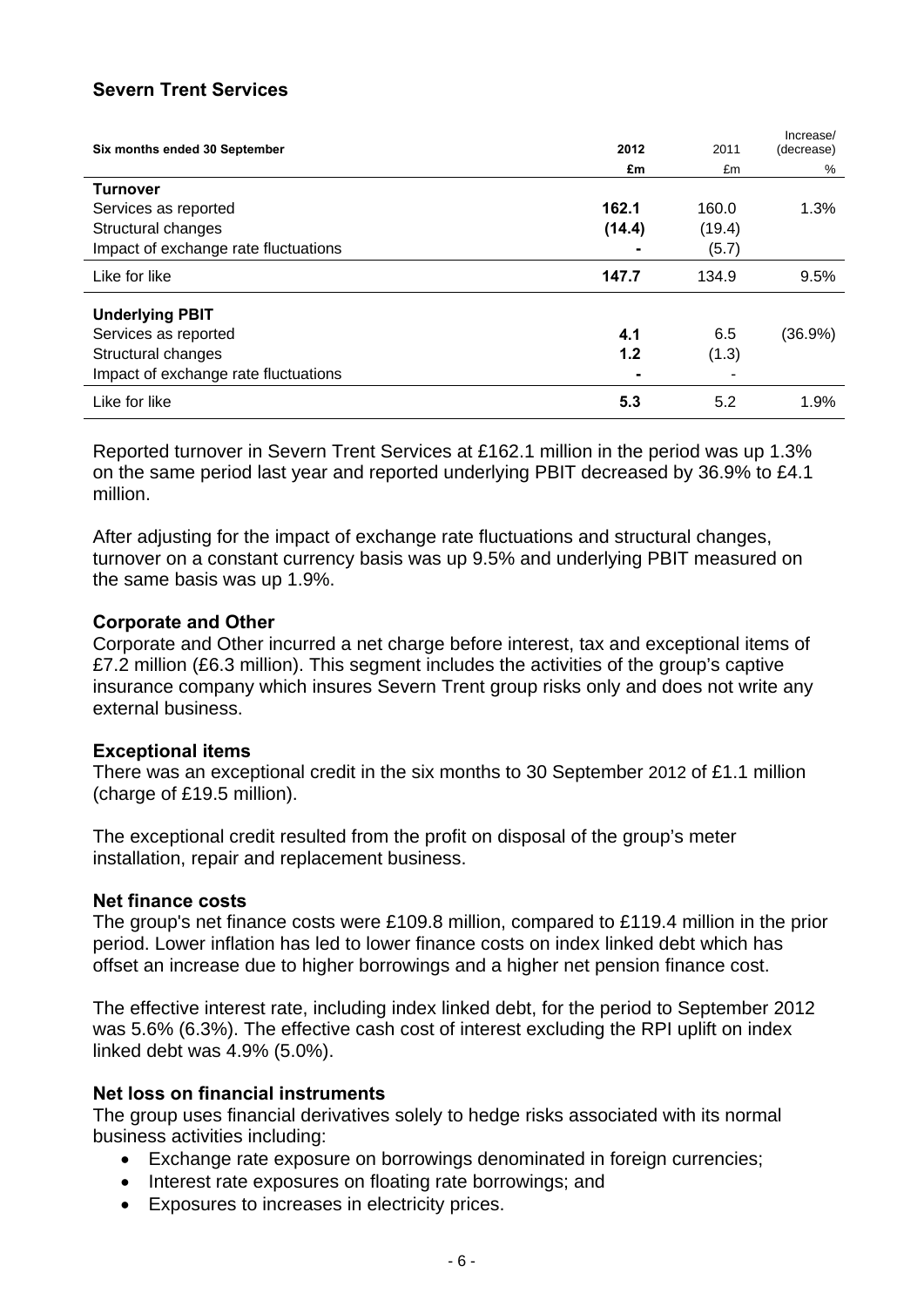Accounting rules require that these derivatives are revalued at each balance sheet date and, unless the strict criteria for cash flow hedge accounting are met, the changes in value are taken to the income statement. If the risk that is being hedged does not impact the income statement in the same period as the change in value of the derivative then an accounting mismatch arises and there is a net charge or credit to the income statement.

Where the derivatives are held for their full term, these mismatches are expected to net out. Furthermore, the changes in value that are recorded during the lives of the derivatives, unless crystalised, do not represent cash flows.

An analysis of the amounts charged to the income statement in the period is presented in note 4 to the financial statements.

### **Profit before tax**

Underlying group profit before tax increased by 1.6% to £157.5 million (£155.0 million). Group profit before tax was £120.9 million (£65.3 million).

### **Taxation**

The total tax credit for the period was £2.9 million (credit of £7.0 million), of which current tax represented a charge of £40.3 million (£43.9 million) and deferred tax was a credit of £9.0 million (credit of £16.4 million) excluding an exceptional credit of £34.2 million arising from the reduction in corporation tax rate from 24% to 23% with effect from 1 April 2013.

The effective rate of current tax, excluding prior year charges and current tax on exceptional items and on financial instruments, calculated on profit before tax, exceptional items and net loss on financial instruments was 27.7% (29.1%).

## **Profit for the period and earnings per share**

Profit for the period was £123.8 million (£72.3 million).

Basic earnings per share were 51.6 pence (30.5 pence). Adjusted basic earnings per share (before exceptional items, net loss on financial instruments, current tax on exceptional items and on financial instruments and deferred tax) were 47.4 pence (46.4 pence), see note 7.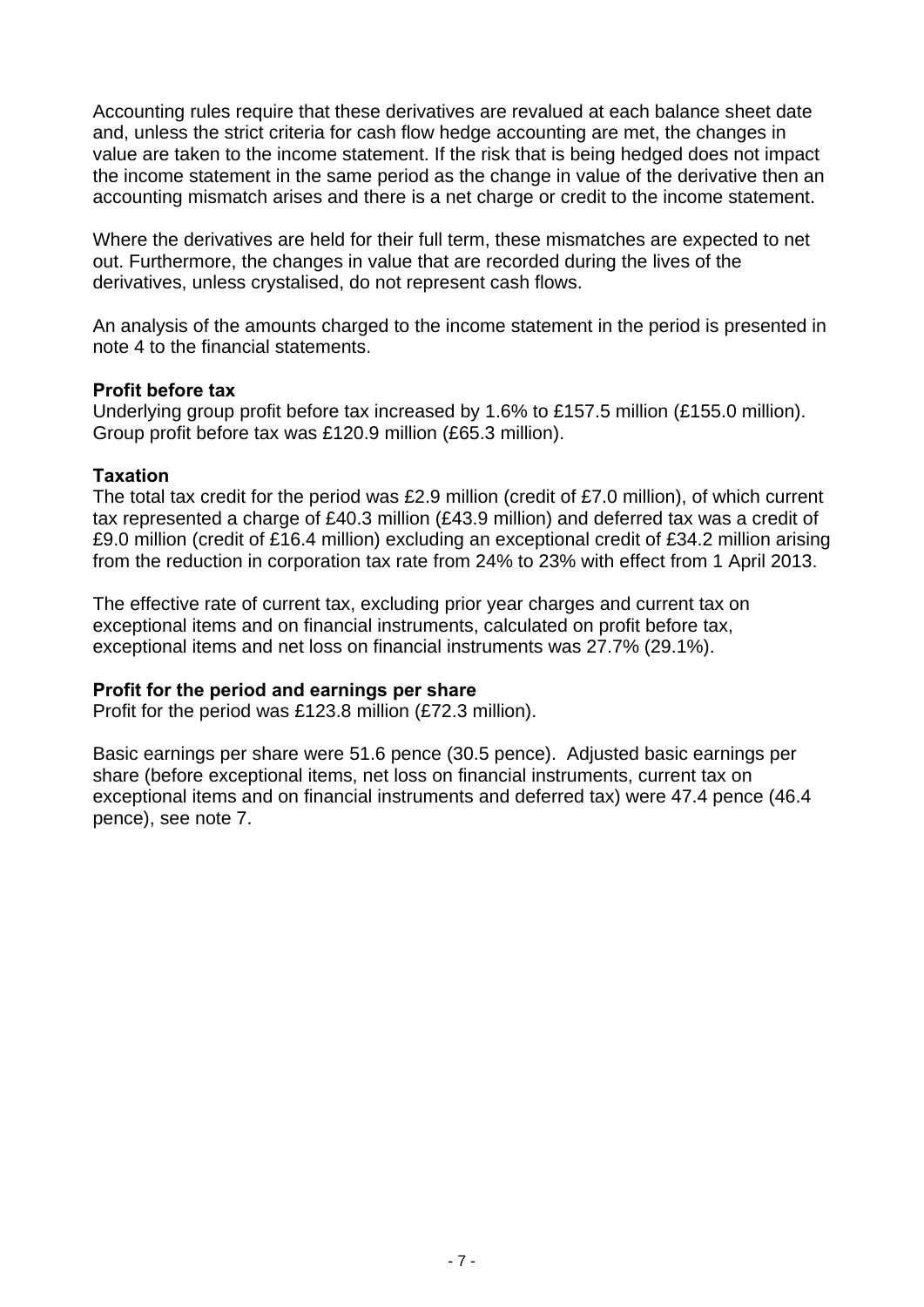# **Cash flow**

| Six months ended 30 September      | 2012      | 2011      |
|------------------------------------|-----------|-----------|
|                                    | £m        | £m        |
| Cash generated from operations     | 451.3     | 475.6     |
| Net capital expenditure            | (184.4)   | (150.1)   |
| Net interest paid                  | (73.2)    | (83.2)    |
| Closed out swap                    | (13.0)    |           |
| Tax paid                           | (18.5)    | (35.5)    |
| Other cash flows                   | 1.5       | (0.3)     |
| Free cash flow                     | 163.7     | 206.5     |
| <b>Dividends</b>                   | (249.9)   | (92.5)    |
| <b>Issue of shares</b>             | 6.3       | 3.9       |
| Purchase of own shares             | (1.4)     | (1.8)     |
| Change in net debt from cash flows | (81.3)    | 116.1     |
| Non-cash movements                 | (5.6)     | (6.1)     |
| Change in net debt                 | (86.9)    | 110.0     |
| Net debt as at 1 April             | (3,967.8) | (3,868.8) |
| Net debt as at 30 September        | (4,054.7) | (3,758.8) |

Net debt comprises:

|                                   | 30 September<br>2012<br>£m | 2012<br>£m | 31 March 30 September<br>2011<br>£m |
|-----------------------------------|----------------------------|------------|-------------------------------------|
| Cash and cash equivalents         | 246.6                      | 295.1      | 412.6                               |
| <b>Bank overdrafts</b>            | (0.9)                      | (0.4)      |                                     |
| Bank loans                        | (860.0)                    | (852.5)    | (850.5)                             |
| Other loans                       | (3,330.7)                  | (3,326.9)  | (3,254.1)                           |
| Finance leases                    | (218.9)                    | (219.0)    | (252.5)                             |
| Cross currency swaps hedging debt | 109.2                      | 135.9      | 185.7                               |
| Net debt                          | (4,054.7)                  | (3,967.8)  | (3,758.8)                           |

Cash generated from operations was £451.3 million (£475.6 million). Capital expenditure net of grants and proceeds of sales of fixed assets was £184.4 million (£150.1 million). Net interest paid decreased to £73.2 million (£83.2 million). Cashflows in the period included the £149.9 million special dividend paid to shareholders in July 2012.

Net debt at 30 September 2012 was £4,054.7 million (31 March 2012 £3,967.8 million). Balance sheet gearing (net debt/net debt plus equity) at the half year was 82.6% (31 March 2012 80.2%). Net debt, expressed as a percentage of estimated Regulatory Capital Value at 30 September 2012 was 56.4% (56.0%).

The group's net interest charge, excluding net loss on financial instruments and net finance costs from pensions, was covered 3.7 times (3.5 times) by profit before interest, tax, depreciation and exceptional items, and 2.4 times (2.3 times) by underlying PBIT.

## **Pensions**

The group operates two defined benefit pension schemes, of which the Severn Trent Pension Scheme (STPS) is by far the largest. Formal triennial actuarial valuations and funding agreements were last undertaken for the STPS as at 31 March 2010.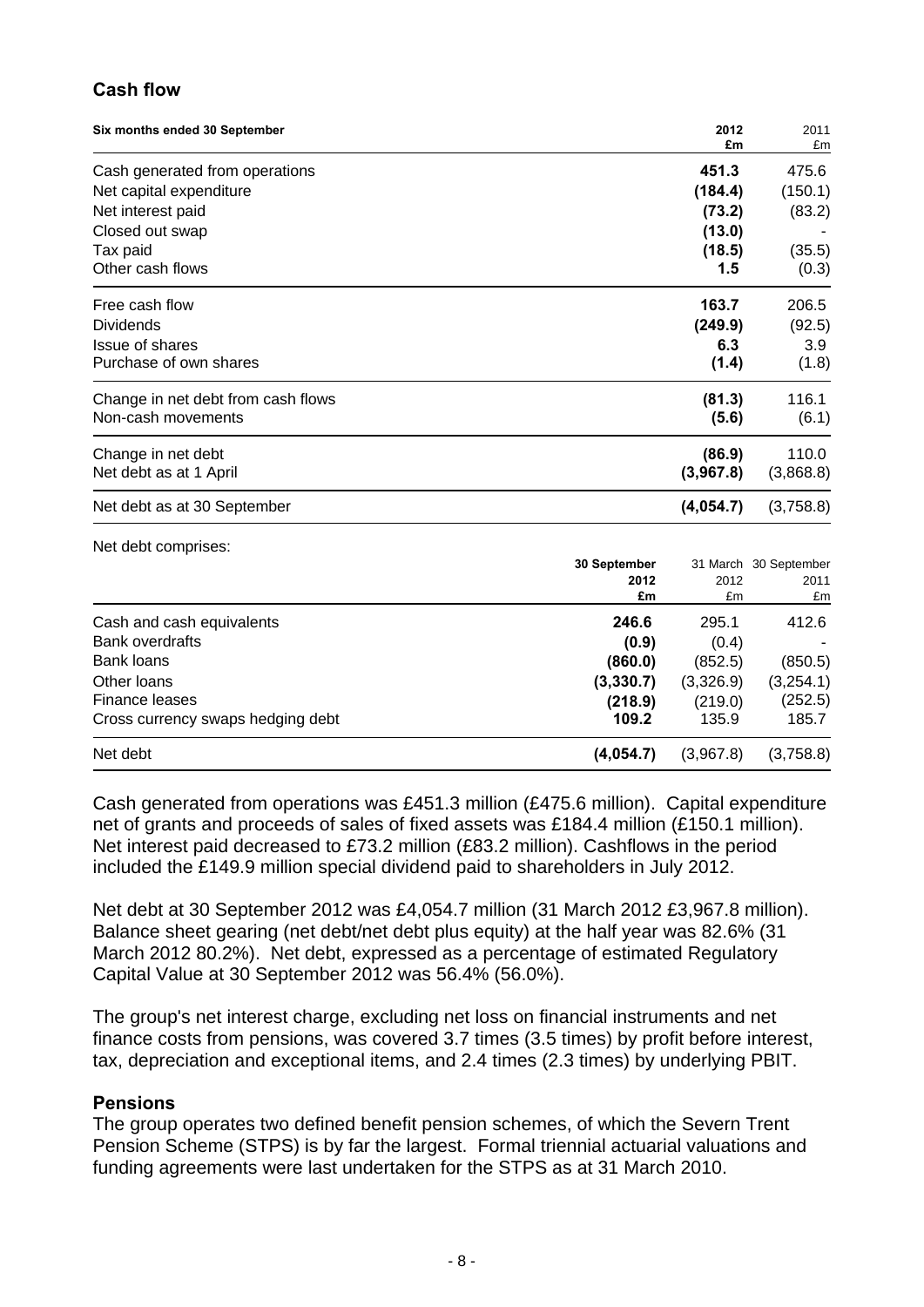On an IAS 19 basis, the estimated net position (before deferred tax) of all of the group's defined benefit pension schemes was a deficit of £320.5 million as at 30 September 2012. This compares to a deficit of £345.8 million as at 31 March 2012. The movements in the net deficit were:

|                               | Defined benefit<br>obligations<br>£m | Fair value of<br>plan assets<br>£m | Net deficit<br>£m |
|-------------------------------|--------------------------------------|------------------------------------|-------------------|
| At 1 April 2012               | (1,903.0)                            | 1,557.2                            | (345.8)           |
| <b>Employer contributions</b> |                                      | 13.5                               | 13.5              |
| Employee contributions        | (2.7)                                | 2.7                                |                   |
| Benefits paid                 | 35.7                                 | (35.7)                             |                   |
| Current service cost          | (11.5)                               |                                    | (11.5)            |
| Past service cost             | (0.3)                                |                                    | (0.3)             |
| Net finance cost              | (45.8)                               | 43.5                               | (2.3)             |
| Actuarial gains and losses    | 29.1                                 | (3.2)                              | 25.9              |
| At 30 September 2012          | (1,898.5)                            | 1,578.0                            | (320.5)           |

On an IAS 19 basis, the funding level has increased to 83% (82%).

### **Treasury management**

At 30 September 2012 the group had £246.6 million in cash and cash equivalents. Average debt maturity is around 16 years.

In July 2012 the group issued a £75 million sterling denominated RPI linked bond in the retail bond market. A coupon of 1.3% is payable on the notes which are due to mature in July 2022. A 10 year bilateral bank facility of £100 million was also drawn in the period.

Cash is invested in deposits with highly rated banks and liquidity funds and the list of counterparties is regularly reviewed and reported to the Board.

The group's policy for the management of interest rate risk requires that not less than 45% of the group's borrowings should be at fixed interest rates, or hedged through the use of interest rate swaps or forward rate agreements. At 30 September 2012, interest rates for some 69% of the group's net debt of £4,054.7 million were so fixed.

The group has interest rate swaps in place to manage the interest rate risk arising from its anticipated borrowing requirements for the remainder of AMP5. The net liability arising from these at 30 September 2012, measured at fair value, was £311.7 million. Some of these swaps, which were entered into in 2000 – 2005, include options for the counterparty to terminate the contracts at specified points in their lives. During the period the group terminated one of these contracts at a cash outlay of £13.0 million. This swap had a notional principal amount of £30 million. As a result of the termination the corresponding amount of our net debt will now be subject to current market interest rates, which are presently lower than the amounts payable under the swap.

The fair value at 30 September 2012 of remaining swaps with termination options was a liability of £144.7 million and their aggregate notional principal amount was £345 million. The next termination options for the remaining swaps occur between November 2012 and May 2016 and the group will actively manage its exposure to these contracts over that period.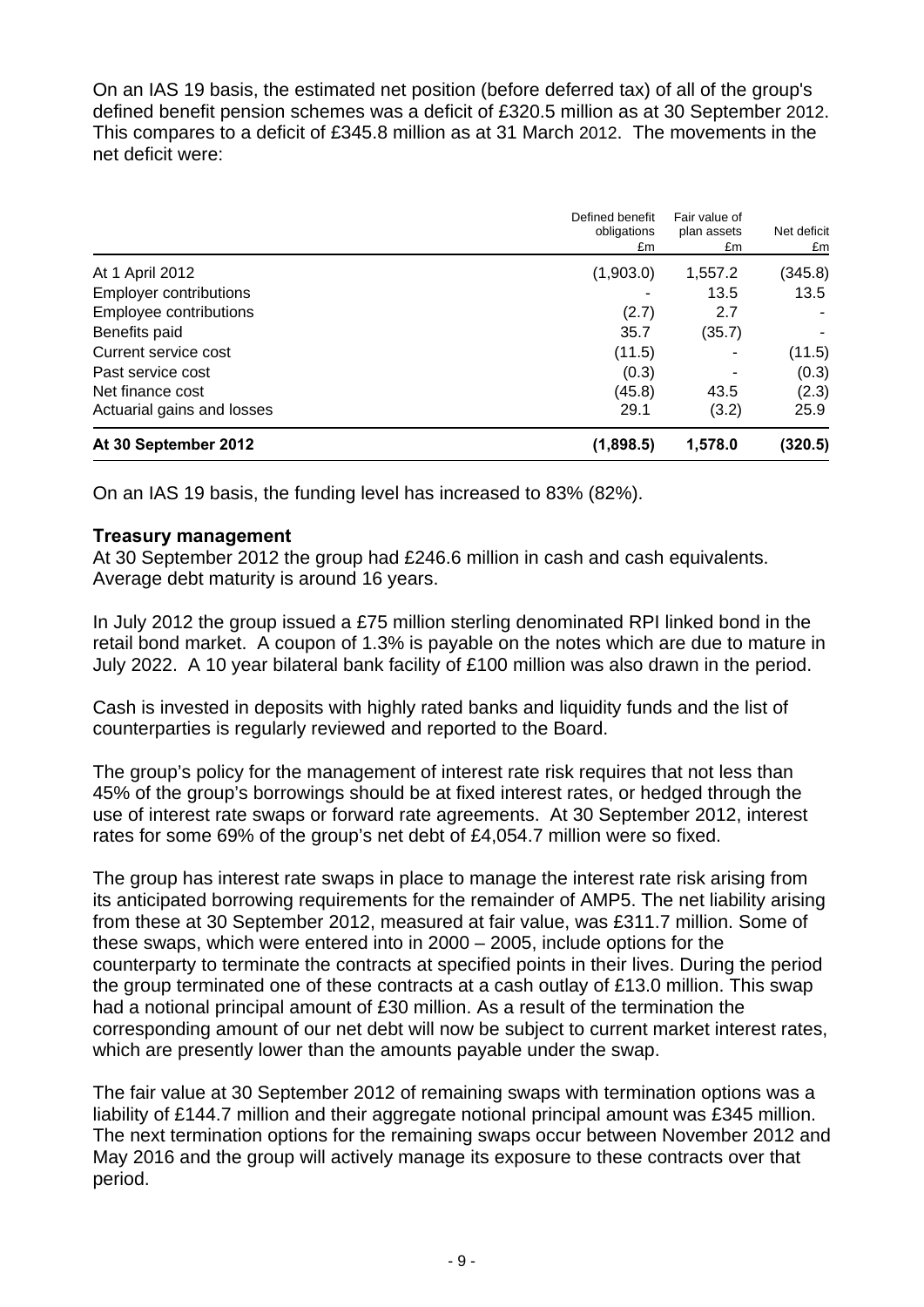The group manages its electricity costs through a combination of forward price contracts and financial derivatives. All of our power requirements for the first four years of AMP5 and some of the remaining year have been hedged in this way, at prices below those allowed in the Final Determination.

The group continues to target a strong, flexible and sustainable balance sheet structure, which is reviewed on a regular basis, and believes that the planned investment programme and current dividend policy for AMP5 are commensurate with an investment grade credit rating.

# **Exchange rates**

The trading results of overseas subsidiaries are translated to sterling at the average rate of exchange ruling during the period and their net assets are translated at the closing rate on the balance sheet date. The impact of changing exchange rates on the subsidiaries trading results was immaterial.

# **Dividends**

We remain committed to our dividend policy of RPI +3% growth per annum for the remainder of AMP5. Therefore the board has declared an interim ordinary dividend of 30.34p per share (28.04p per share,  $+8.2\%$ ), which will be paid on 11<sup>th</sup> January 2013 to shareholders on the register at 7<sup>th</sup> December 2012.

# **Regulatory Update**

Over the past 2 years Severn Trent has led the debate on creating a sustainable water industry in England and Wales with the "Changing Course" series of publications. In these reports we have suggested and supported reforms of the water industry to make it more sustainable, drive innovation and efficiency and provide customers with even better value for money.

We welcome the publication of the Government's Draft Water Bill and were pleased to give evidence to the EFRA (Environment, Food and Rural Affairs) select committee in October. We are supportive of the measures to enable business customers in England and Wales to switch water and sewerage suppliers, and we have joined with Costain to address this market opportunity. We have been advocating for some time the promotion of water trading between water companies and we are also supportive of the introduction of effective upstream competition, as this will promote more efficient use of water.

We would encourage further consideration of incumbent suppliers being able to separate voluntarily their operating licence into retail and wholesale functions and balancing the proposed extension of Ofwat's enforcement powers with an efficient appeals mechanism.

Regarding the proposed modifications to licences, whilst Severn Trent Water is minded to accept Ofwat's proposed change to its licence, the company believes it would be better if the current proposals were modified. We would have preferred Ofwat to have less flexibility on future price controls, which would reduce uncertainty for stakeholders, including bondholders, shareholders and customers. This could be achieved, whilst maintaining the integrity of the reforms being sought, if new licences allowed only for the removal of 20 per cent of revenues from the wholesale control, as opposed to the 40 per cent currently proposed. To provide more clarity, the new licence could contain a formula controlling future annual price increases each year – for example, through a weighted average approach.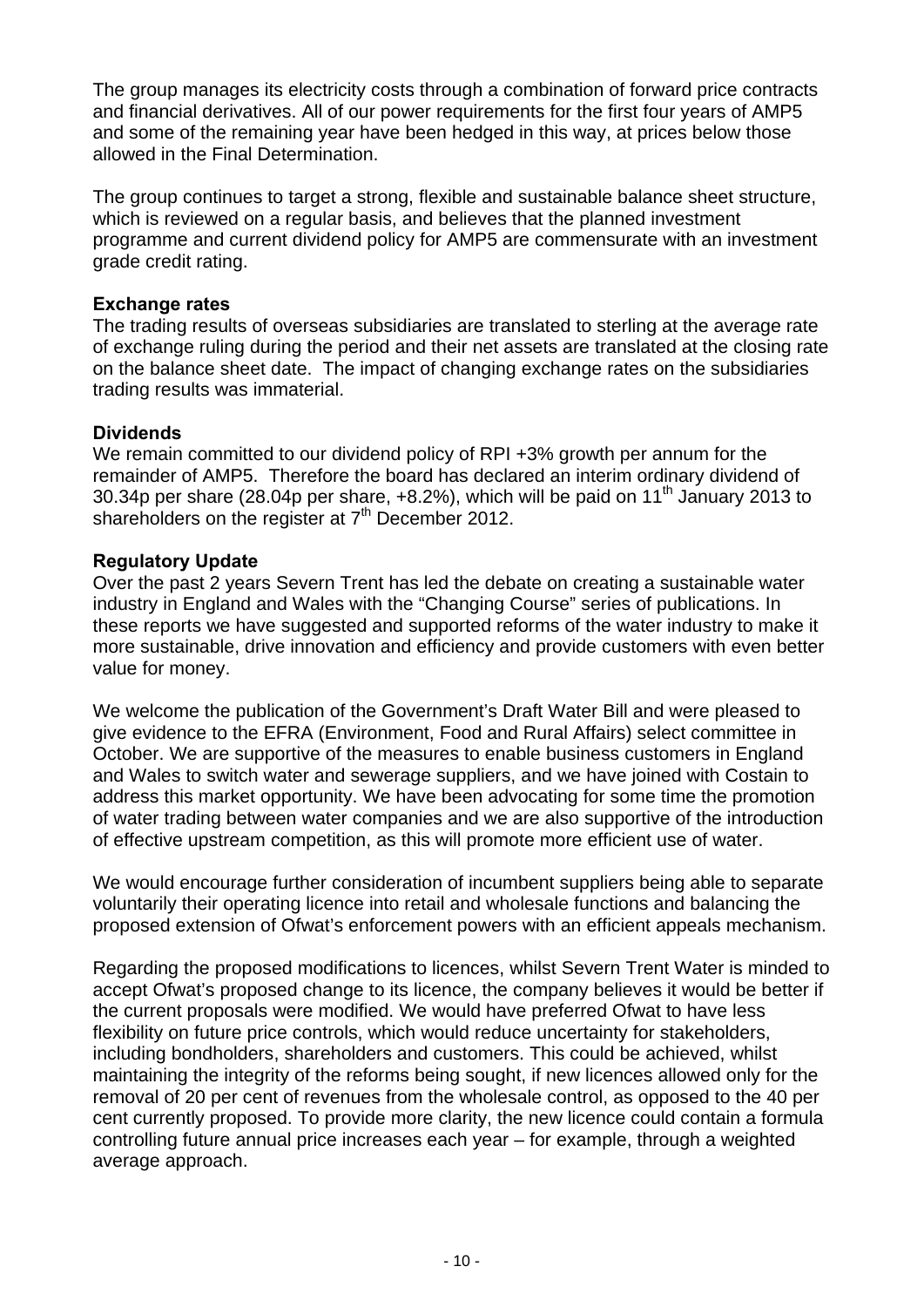We were encouraged by the regulator's commitment to linking future price controls to RPI, protection of the RCV as at 31 March 2015, and the allocation of the RCV to the wholesale function. The maintenance of the mechanism to appeal the outcome of a price review to the Competition Commission was also welcome, as was protection for those companies which are not referred to the Competition Commission over these changes.

We now await Ofwat's reply to our own and other companies' responses to the consultation.

We continue to be supportive of the principles of reform of the water industry and will continue to contribute constructively to help shape the future regulatory framework.

# **Principal Risks and Uncertainties**

The board considers the principal risks and uncertainties affecting the business activities of the group for the remaining six months of the year to be those detailed below:

# **Risks arising from our business model:**

- Effectively improving our performance in relation to customer service in order to deliver what our customers tell us they want.
- Operational failure in our Waste Water operations which results in damage to the local environment.
- Failure of our assets or processes, resulting in injury to an employee, contractor, customer or member of the public.
- Inability to provide a continuous supply of quality water to large populations within our area, or asset failure resulting in damage to third party property.
- Having effective business continuity plans, including in relation to information technology systems, to support the on going operations of the businesses.

# **Legal and regulatory risks:**

- Achieving all our regulatory targets agreed with Ofwat and other regulators in relation to ongoing operational performance of our assets for the period, failure of which may result in regulatory penalties and consequential changes in future funding requirements.
- Effectively anticipating and/or influencing future developments in the UK water industry in order for our business plans to remain sustainable.
- The regulatory landscape is complex and subject to ongoing change. There is a risk that processes may fail or that our processes may not effectively keep pace with changes in legislation leading to the risk of non-compliance.
- The ability of the group's businesses to comply with all laws and regulations, including those relating to the rules of competition, in all the jurisdictions in which the group's businesses operate around the world.

## **Financial risks:**

 The current crisis in the eurozone may have a number of impacts on our business, for example, increasing the difficulties associated with obtaining funding for the group at similar rates to those assumed in our business plans.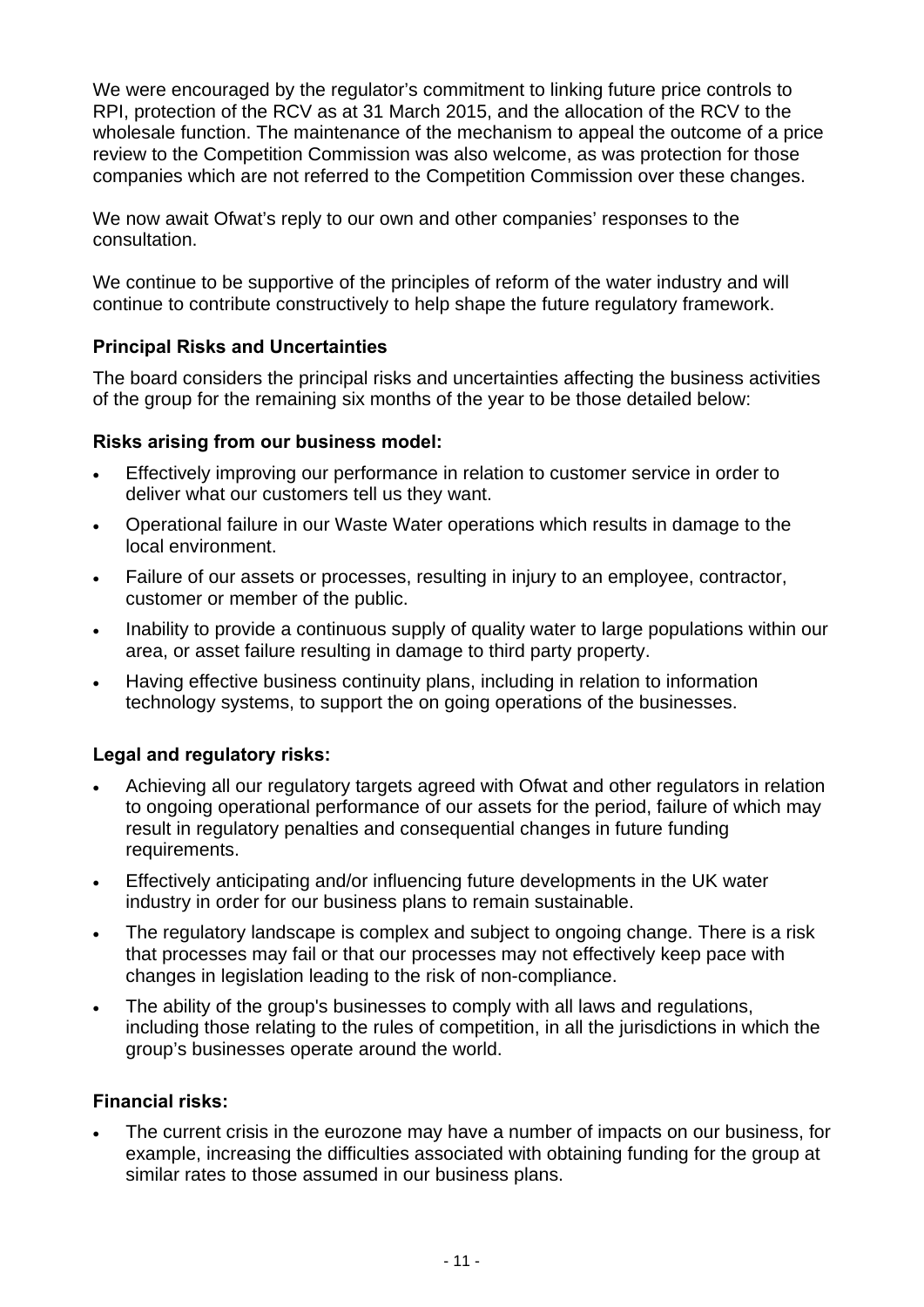- Changing demographics and fluctuations in the investment market may affect our ability to fund pensions promises sustainably.
- Counterparties with whom we have invested money may fail putting our investment at risk.

# **Outlook**

The group is on track to deliver its expectations for the full year.

Consumption across our measured income base is anticipated to return to normal seasonal levels in the second half.

We maintain our forecast for a bad debt level around 2.2% of turnover for the full year, although we continue to monitor developments closely, especially unemployment levels and the future changes to the UK benefits system.

We expect operating expenditure to rise year on year but in line with the level of the Final Determination excluding costs relating to private drains and sewers adopted in October 2011.

Expectations for net capital expenditure (UK GAAP, net of grants and contributions) are now for operational reasons in the range £555 million to £565 million from £570 million to £590 million, including an estimated £10 million related to private drains and sewers which we adopted in October 2011. The level of net infrastructure renewals expenditure included in this range remains £140 million to £150 million.

For our non-regulated business, we now give guidance for the ongoing business operations. For the full year these businesses are expected deliver mid single digit revenue growth and underlying PBIT growth, which will be more than offset by continued investment in business development in operating services in North America and the UK, and the continued market development of BALPURE®.

The group interest charge is expected to be slightly lower year on year, before adjustments related to pension accounting, with a reduction in the non-cash interest charge, due to lower RPI, partially offset by higher cash interest cost, due to higher net debt.

The expected effective current tax rate for the group for 2012/13 remains at 24% to 26%.

Severn Trent Plc will announce its Preliminary results for the financial year ending 31 March 2013 on 30 May 2013.

## **Further information**

For further information, including the group's interim results presentation, see the Severn Trent website (www.severntrent.com).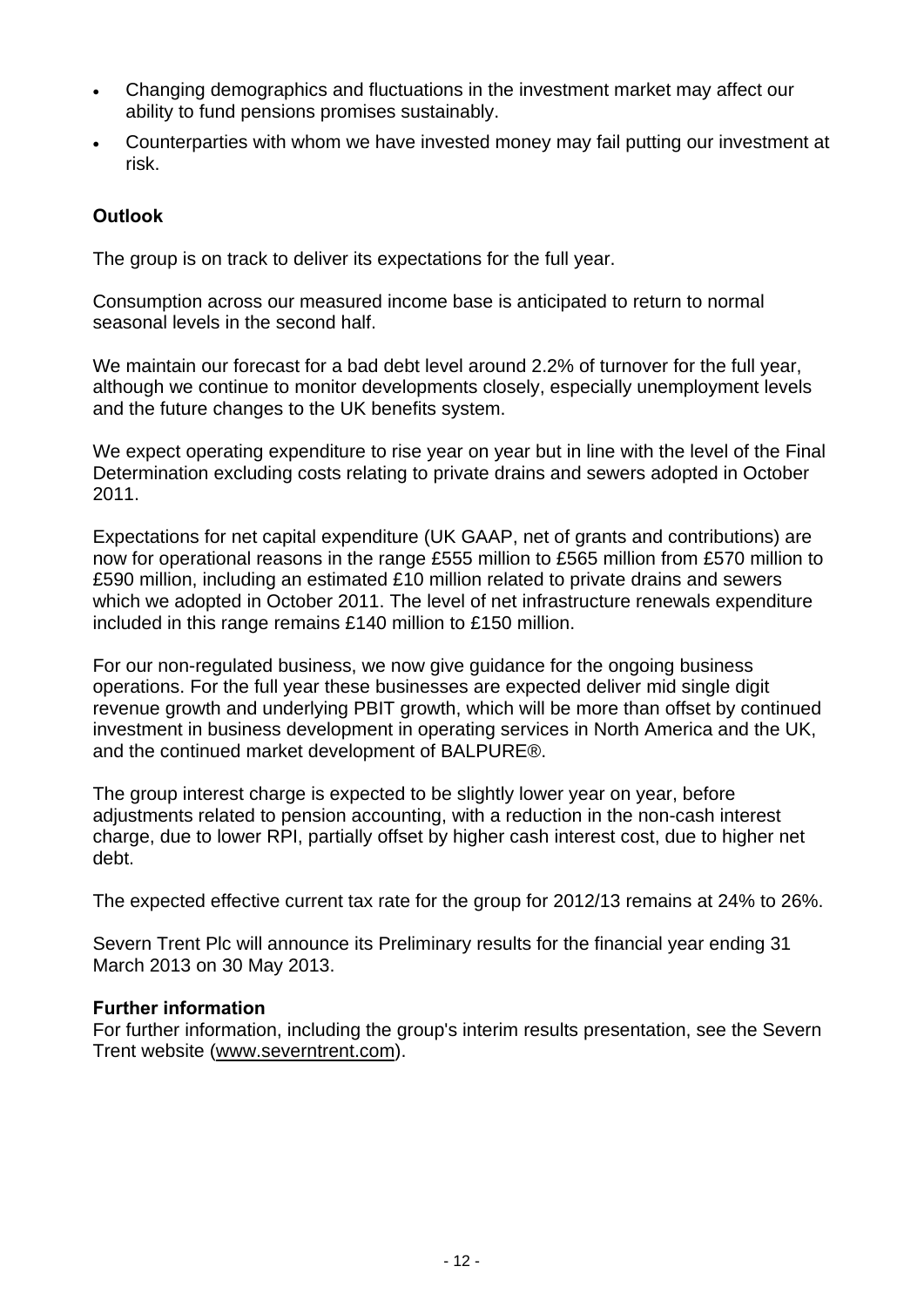#### **Condensed consolidated income statement Six months ended 30 September 2012**

|                                                                               | <b>Notes</b>   | 2012<br>£m      | 2011<br>£m        |
|-------------------------------------------------------------------------------|----------------|-----------------|-------------------|
| <b>Turnover</b>                                                               | $\overline{2}$ | 917.7           | 886.0             |
| Operating costs before exceptional items<br>Exceptional operating costs       | 3              | (650.5)         | (611.7)<br>(19.5) |
| <b>Total operating costs</b>                                                  |                | (650.5)         | (631.2)           |
| Exceptional profit on disposal of business                                    | 3, 12          | 1.1             |                   |
| Profit before interest, tax and exceptional items<br><b>Exceptional items</b> | 2<br>3         | 267.2<br>1.1    | 274.3<br>(19.5)   |
| <b>Profit before interest and tax</b>                                         |                | 268.3           | 254.8             |
| Finance income<br>Finance costs                                               |                | 45.1<br>(154.9) | 52.6<br>(172.0)   |
| Net finance costs                                                             |                | (109.8)         | (119.4)           |
| Net loss on financial instruments                                             | 4              | (37.7)          | (70.2)            |
| Share of results of associates and joint ventures                             |                | 0.1             | 0.1               |
| Profit before tax, net loss on financial instruments and exceptional items    |                | 157.5           | 155.0             |
| <b>Exceptional Items</b>                                                      |                | 1.1             | (19.5)            |
| Net loss on financial instruments                                             | 4              | (37.7)          | (70.2)            |
| Profit on ordinary activities before taxation                                 |                | 120.9           | 65.3              |
| Current tax                                                                   | 5              | (40.3)          | (43.9)            |
| Deferred tax                                                                  | 5              | 9.0             | 16.4              |
| Exceptional deferred tax                                                      | 5              | 34.2            | 34.5              |
| Taxation on profit on ordinary activities                                     |                | 2.9             | 7.0               |
| Profit for the period                                                         |                | 123.8           | 72.3              |
| Attributable to:                                                              |                |                 |                   |
| Equity holders of the company                                                 |                | 122.6           | 72.3              |
| Equity non-controlling interests                                              |                | 1.2             |                   |
|                                                                               |                | 123.8           | 72.3              |
| Earnings per share (pence)                                                    |                |                 |                   |
| Basic                                                                         | 7              | 51.6            | 30.5              |
| Diluted                                                                       | $\overline{7}$ | 51.3            | 30.4              |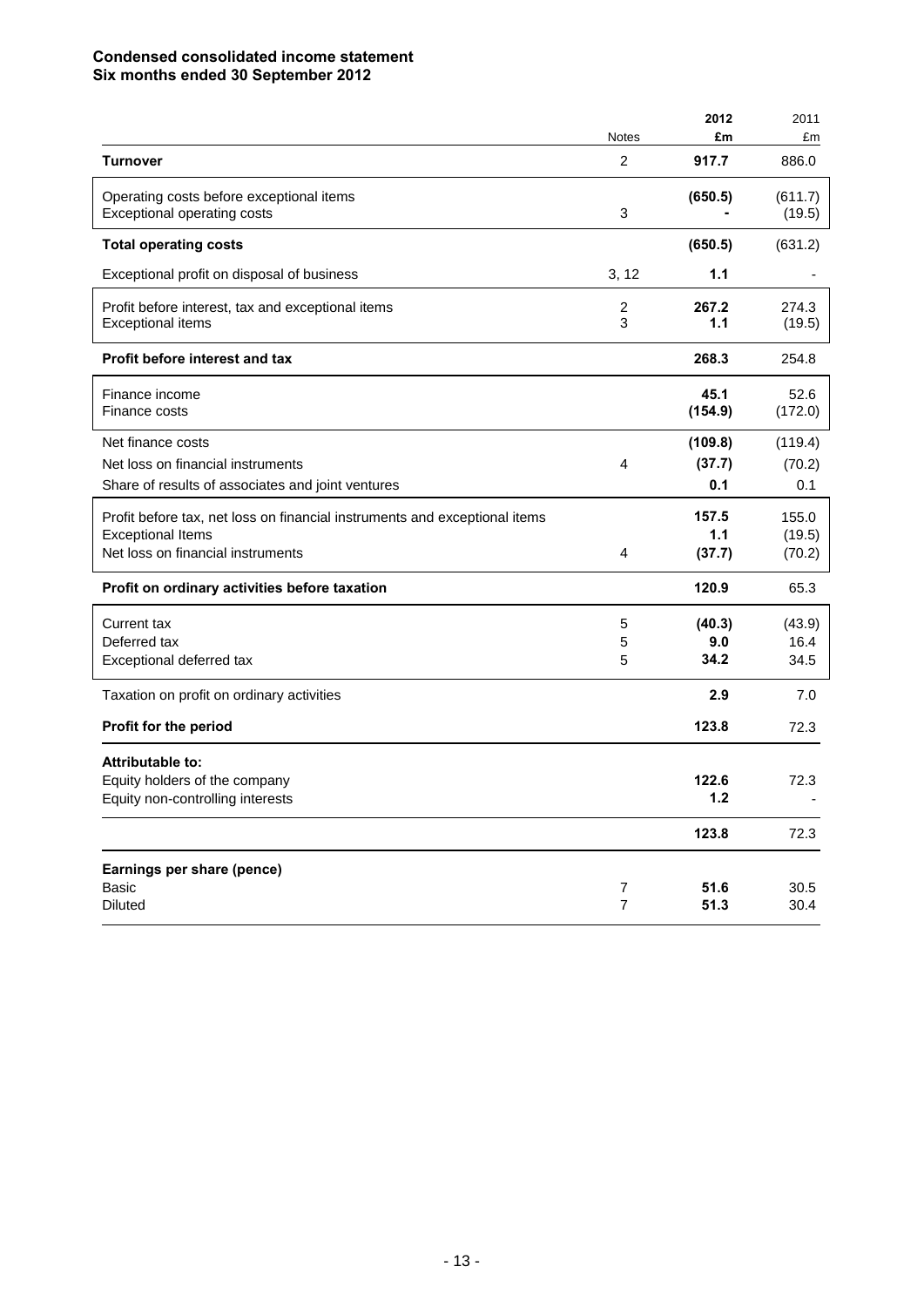#### **Condensed consolidated statement of comprehensive income Six months ended 30 September 2012**

|                                                                               | 2012<br>£m | 2011<br>£m |
|-------------------------------------------------------------------------------|------------|------------|
| <b>Profit for the period</b>                                                  | 123.8      | 72.3       |
| Loss on cash flow hedges                                                      | (38.3)     | (66.5)     |
| Deferred tax on loss on cash flow hedges                                      | 8.8        | 16.6       |
| Amounts on cash flow hedges transferred to the income statement in the period | 1.9        | 1.9        |
| Deferred tax on transfers to income statement                                 | (0.4)      | (0.5)      |
| Exchange movement on translation of overseas results and net assets           | (2.0)      | 1.7        |
| Net actuarial gain/(loss) on defined benefit pension schemes                  | 25.9       | (104.2)    |
| Tax on net actuarial gain/loss                                                | (6.0)      | 26.1       |
| Deferred tax arising on change of rate                                        | (0.8)      | 0.8        |
| Other comprehensive loss for the period                                       | (10.9)     | (124.1)    |
| Total comprehensive income/(loss) for the period                              | 112.9      | (51.8)     |
| Attributable to:                                                              |            |            |
| Owners of the company                                                         | 111.8      | (51.9)     |
| Non-controlling interests                                                     | 1.1        | 0.1        |
|                                                                               | 112.9      | (51.8)     |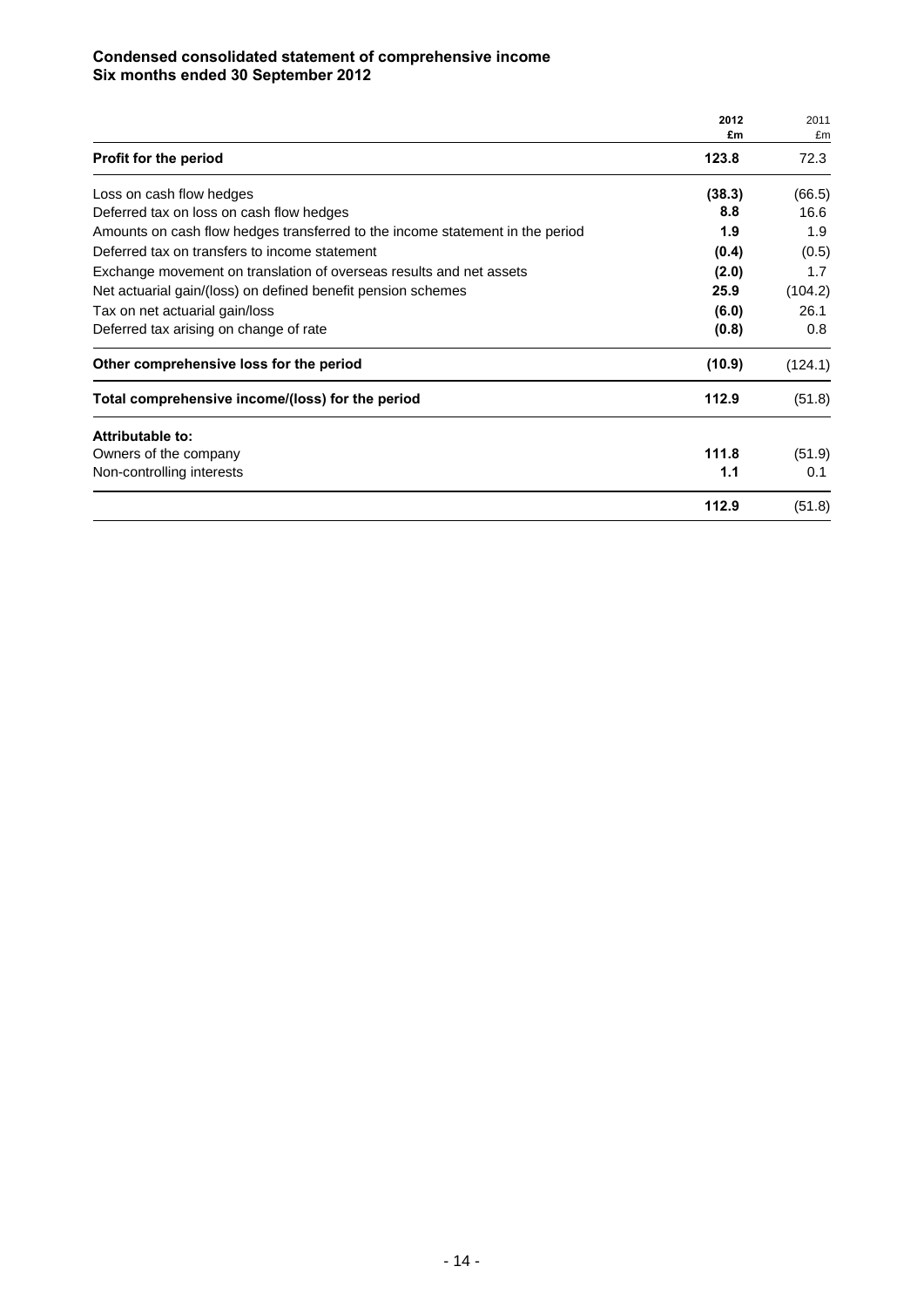Equity attributable to owners of the company

|                                                                                      | Share<br>capital<br>£m | Share<br>premium<br>£m | Other<br>reserves<br>£m      | Retained<br>earnings<br>£m | Total<br>£m    | Non-<br>controlling<br>interests<br>£m | Total<br>equity<br>£m |
|--------------------------------------------------------------------------------------|------------------------|------------------------|------------------------------|----------------------------|----------------|----------------------------------------|-----------------------|
| At 1 April 2011                                                                      | 232.2                  | 80.0                   | 464.5                        | 323.1                      | 1,099.8        | 6.3                                    | 1,106.1               |
| Profit for the period<br>Loss on cashflow hedges<br>Deferred tax on loss on cashflow | ÷,                     | ÷,                     | $\blacksquare$<br>(66.5)     | 72.3                       | 72.3<br>(66.5) | ä,                                     | 72.3<br>(66.5)        |
| hedges                                                                               |                        |                        | 16.6                         |                            | 16.6           |                                        | 16.6                  |
| Amounts on cash flow hedges<br>transferred to the income statement                   |                        |                        | 1.9                          |                            | 1.9            |                                        | 1.9                   |
| Deferred tax on transfers to the income<br>statement                                 |                        |                        | (0.5)                        |                            | (0.5)          |                                        | (0.5)                 |
| Exchange movement on translation of                                                  |                        |                        |                              |                            |                |                                        |                       |
| overseas results and net assets<br>Net actuarial loss                                |                        |                        | 1.6                          | (104.2)                    | 1.6<br>(104.2) | 0.1                                    | 1.7<br>(104.2)        |
|                                                                                      |                        |                        |                              |                            |                |                                        |                       |
| Tax on net actuarial loss                                                            |                        |                        | ٠                            | 26.1                       | 26.1           |                                        | 26.1                  |
| Deferred tax arising from rate change                                                |                        |                        |                              | 0.8                        | 0.8            |                                        | 0.8                   |
| Total comprehensive loss for the period<br>Share options and LTIPs                   |                        |                        | (46.9)                       | (5.0)                      | (51.9)         | 0.1                                    | (51.8)                |
| - proceeds from shares issued                                                        | 0.4                    | 3.5                    |                              |                            | 3.9            |                                        | 3.9                   |
| - value of employees' services                                                       |                        |                        |                              | 2.7                        | 2.7            |                                        | 2.7                   |
| - free shares issued                                                                 |                        |                        |                              | (1.8)                      | (1.8)          |                                        | (1.8)                 |
| Current tax on share based payments                                                  |                        |                        | $\overline{\phantom{0}}$     | 0.3                        | 0.3            |                                        | 0.3                   |
| Dividends paid                                                                       | Ē,                     |                        |                              | (92.5)                     | (92.5)         | (0.3)                                  | (92.8)                |
| At 30 September 2011                                                                 | 232.6                  | 83.5                   | 417.6                        | 226.8                      | 960.5          | 6.1                                    | 966.6                 |
| At 1 April 2012                                                                      | 232.6                  | 83.8                   | 400.2                        | 256.9                      | 973.5          | 7.9                                    | 981.4                 |
| Profit for the period                                                                |                        |                        | $\mathbf{r}$                 | 122.6                      | 122.6          | 1.2                                    | 123.8                 |
| Loss on cashflow hedges<br>Deferred tax on loss on cashflow<br>hedges                |                        | ٠                      | (38.3)<br>8.8                |                            | (38.3)<br>8.8  |                                        | (38.3)<br>8.8         |
| Amounts on cash flow hedges                                                          |                        |                        |                              |                            |                |                                        |                       |
| transferred to the income statement                                                  |                        |                        | 1.9                          |                            | 1.9            |                                        | 1.9                   |
| Deferred tax on transfers to the income<br>statement                                 |                        |                        | (0.4)                        |                            | (0.4)          |                                        | (0.4)                 |
| Exchange movement on translation of<br>overseas results and net assets               |                        |                        | (1.9)                        |                            | (1.9)          | (0.1)                                  | (2.0)                 |
| Net actuarial gain                                                                   |                        |                        |                              | 25.9                       | 25.9           |                                        | 25.9                  |
| Tax on net actuarial gain                                                            |                        |                        | ٠                            | (6.0)                      | (6.0)          |                                        | (6.0)                 |
| Deferred tax arising from rate change                                                |                        |                        | $\qquad \qquad \blacksquare$ | (0.8)                      | (0.8)          |                                        | (0.8)                 |
| Total comprehensive income for the<br>period                                         |                        | ÷,                     | (29.9)                       | 141.7                      | 111.8          | 1.1                                    | 112.9                 |
| Share options and LTIPs                                                              |                        |                        |                              |                            |                |                                        |                       |
| - proceeds from shares issued<br>- value of employees' services                      | 0.7                    | 5.6                    |                              |                            | 6.3            |                                        | 6.3                   |
| - free shares issued                                                                 |                        |                        |                              | 2.9<br>(1.4)               | 2.9<br>(1.4)   |                                        | 2.9<br>(1.4)          |
| Current tax on share based payments                                                  |                        |                        |                              | 0.8                        | 0.8            |                                        | 0.8                   |
| Deferred tax on share based payments                                                 |                        |                        |                              | 0.1                        | 0.1            |                                        | 0.1                   |
| Dividends paid                                                                       |                        |                        |                              | (249.9)                    | (249.9)        | (0.5)                                  | (250.4)               |
| At 30 September 2012                                                                 | 233.3                  | 89.4                   | 370.3                        | 151.1                      | 844.1          | 8.5                                    | 852.6                 |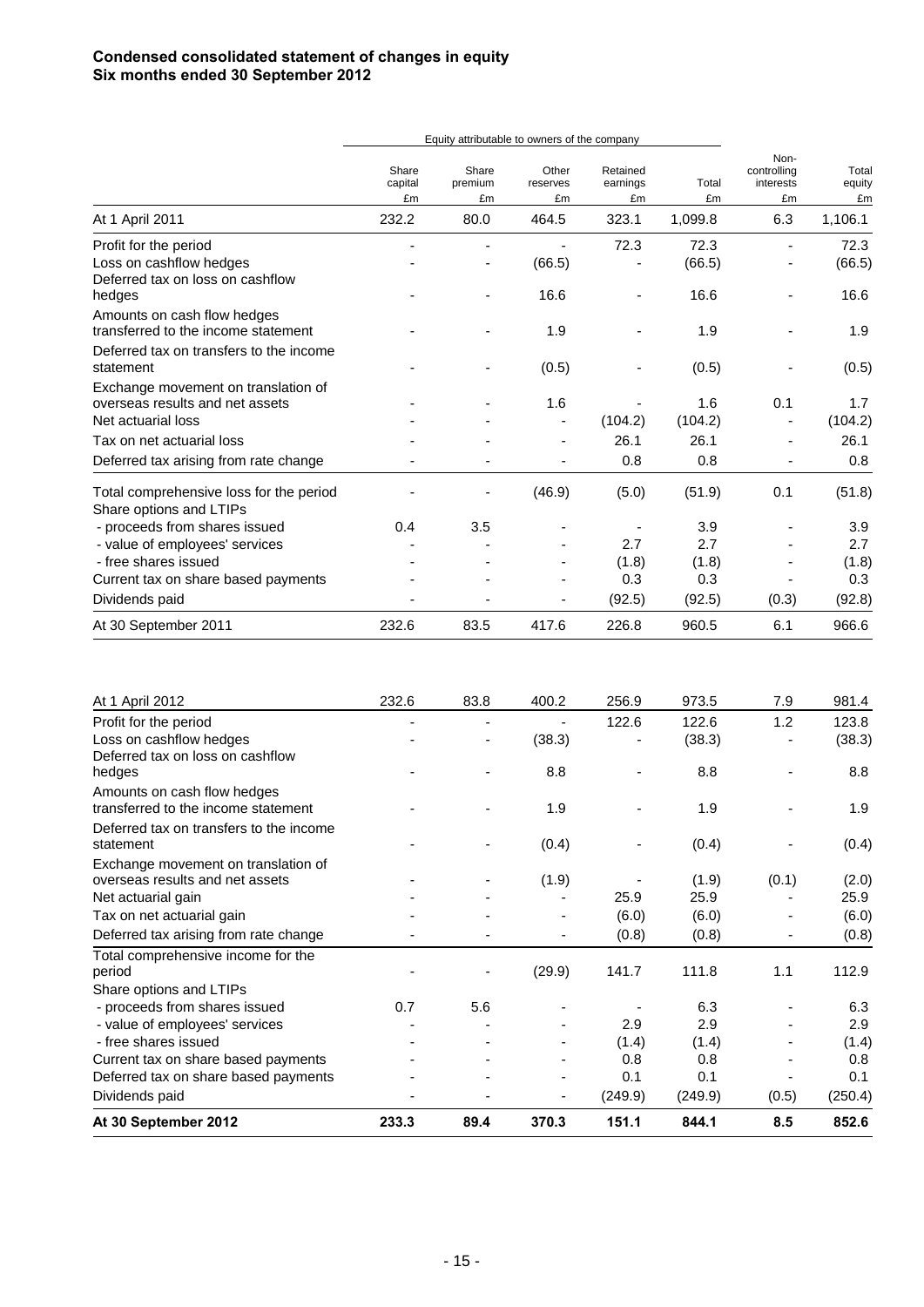#### **Condensed consolidated balance sheet At 30 September 2012**

|                                                                        |       | 30 September | 31 March   |
|------------------------------------------------------------------------|-------|--------------|------------|
|                                                                        | Notes | 2012         | 2012       |
|                                                                        |       | £m           | £m         |
| <b>Non-current assets</b>                                              |       |              |            |
| Goodwill                                                               |       | 44.2         | 44.9       |
| Other intangible assets                                                |       | 110.0        | 116.0      |
| Property, plant and equipment                                          |       | 6,630.7      | 6,577.8    |
| Interests in joint ventures                                            |       | 0.2          | 0.2        |
| Interests in associates                                                |       | 4.4          | 4.6        |
| Derivative financial instruments                                       |       | 126.5        | 132.6      |
| Available for sale financial assets                                    |       | 0.1          | 0.1        |
|                                                                        |       | 6,916.1      | 6,876.2    |
| <b>Current assets</b>                                                  |       |              |            |
| Inventory                                                              |       | 31.4         | 34.4       |
| Trade and other receivables                                            |       | 513.0        | 479.4      |
| Derivative financial instruments                                       |       | 7.1          | 30.0       |
| Cash and cash equivalents                                              |       | 246.6        | 295.1      |
|                                                                        |       | 798.1        | 838.9      |
| Assets held for sale                                                   | 8     | 15.4         |            |
| <b>Total assets</b>                                                    |       | 7,729.6      | 7,715.1    |
|                                                                        |       |              |            |
| <b>Current liabilities</b>                                             |       |              |            |
| <b>Borrowings</b>                                                      | 9     | (307.9)      | (89.3)     |
| Derivative financial instruments                                       |       | (34.1)       | (0.5)      |
| Trade and other payables                                               |       | (509.4)      | (397.6)    |
| Current income tax liabilities                                         |       | (67.5)       | (46.5)     |
| Provisions for liabilities and charges                                 |       | (11.4)       | (17.0)     |
| Liabilities associated with assets held for sale                       | 8     | (5.1)        |            |
|                                                                        |       | (935.4)      | (550.9)    |
| <b>Non-current liabilities</b>                                         |       |              |            |
| Borrowings                                                             | 9     | (4, 102.6)   | (4,309.5)  |
| Derivative financial instruments                                       |       | (306.7)      | (288.0)    |
| Trade and other payables                                               |       | (430.1)      | (411.0)    |
| Deferred tax                                                           |       | (756.8)      | (801.5)    |
| Retirement benefit obligations                                         | 10    | (320.5)      | (345.8)    |
| Provisions for liabilities and charges                                 |       | (24.9)       | (27.0)     |
|                                                                        |       | (5,941.6)    | (6, 182.8) |
| <b>Total liabilities</b>                                               |       | (6, 877.0)   | (6,733.7)  |
| <b>Net assets</b>                                                      |       | 852.6        | 981.4      |
| Capital and reserves attributable to the company's equity shareholders |       |              |            |
| Called up share capital                                                | 11    | 233.3        | 232.6      |
| Share premium account                                                  |       | 89.4         | 83.8       |
| Other reserves                                                         |       | 370.3        | 400.2      |
| Retained earnings                                                      |       | 151.1        | 256.9      |
| Equity attributable to the company's equity shareholders               |       | 844.1        | 973.5      |
| Non-controlling interests                                              |       | 8.5          | 7.9        |
| <b>Total equity</b>                                                    |       | 852.6        | 981.4      |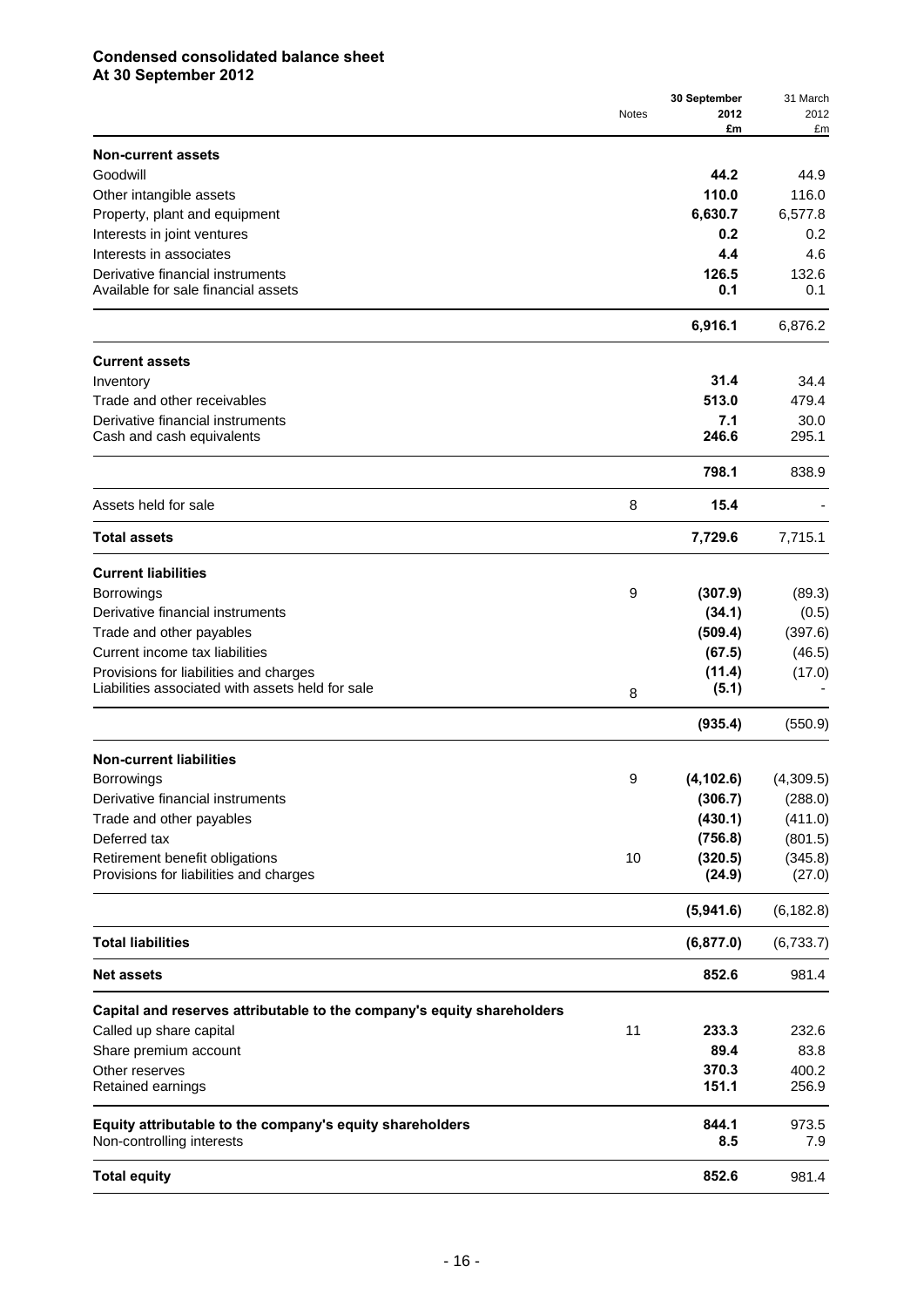#### **Condensed consolidated cash flow statement Six months ended 30 September 2012**

|                                                       | Note | 2012<br>£m      | 2011<br>£m      |
|-------------------------------------------------------|------|-----------------|-----------------|
| Cash generated from operations<br>Tax paid            | 13   | 451.3<br>(18.5) | 475.6<br>(35.5) |
| Net cash generated from operating activities          |      | 432.8           | 440.1           |
| <b>Investing activities</b>                           |      |                 |                 |
| Interest received                                     |      | 3.2             | 1.9             |
| Net cash inflow from sale of business                 |      | 2.0             |                 |
| Proceeds on disposal of property, plant and equipment |      | 1.3             |                 |
| Purchases of intangible assets                        |      | (10.4)          | (3.1)           |
| Purchases of property, plant and equipment            |      | (187.4)         | (156.5)         |
| Contributions and grants received                     |      | 12.1            | 9.5             |
| Net cash used in investing activities                 |      | (179.2)         | (148.2)         |
| <b>Financing activities</b>                           |      |                 |                 |
| Interest paid                                         |      | (76.4)          | (80.0)          |
| Closed out swap                                       |      | (13.0)          |                 |
| Interest element of finance lease payments            |      |                 | (5.1)           |
| Dividends paid to shareholders of the parent          |      | (249.9)         | (92.5)          |
| Dividends paid to non-controlling interests           |      | (0.5)           | (0.3)           |
| Repayments of borrowings                              |      | (141.0)         | (4.9)           |
| Repayments of obligations under finance leases        |      |                 | (13.8)          |
| New loans raised                                      |      | 174.0           |                 |
| <b>Issues of shares</b>                               |      | 6.3             | 3.9             |
| Purchase of own shares                                |      | (1.4)           | (1.8)           |
| Net cash used in financing activities                 |      | (301.9)         | (194.5)         |
| (Decrease)/increase in cash and cash equivalents      |      | (48.3)          | 97.4            |
| Net cash and cash equivalents at beginning of period  |      | 294.7           | 315.2           |
| Effect of foreign exchange rates                      |      | (0.7)           |                 |
| Net cash and cash equivalents at end of period        |      | 245.7           | 412.6           |
| Net cash and cash equivalents                         |      |                 |                 |
| Cash and cash equivalents                             |      | 246.6           | 412.6           |
| <b>Bank overdrafts</b>                                |      | (0.9)           |                 |
|                                                       |      | 245.7           | 412.6           |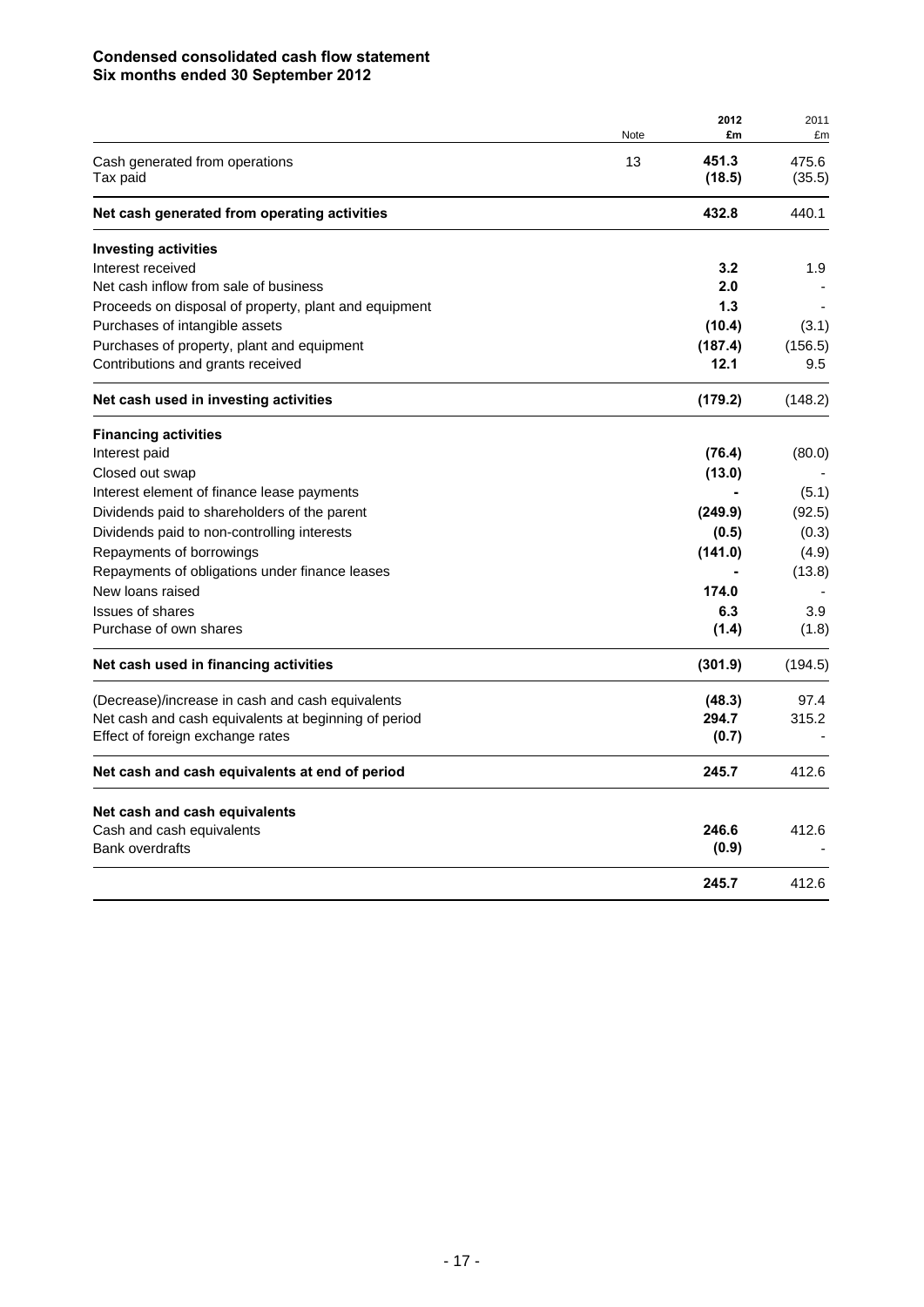### **1 General information**

The interim report has been prepared in accordance with the recognition and measurement criteria of IFRS and the disclosure requirements of the Listing Rules.

The information for the year ended 31 March 2012 does not constitute statutory accounts within the meaning of section 434 of the Companies Act 2006. A copy of the statutory accounts for that year prepared under IFRS has been delivered to the Registrar of Companies. The auditor's report on those accounts was unqualified, did not draw attention to any matters by way of emphasis and did not contain a statements under section 498 (2) or (3) of the Companies Act 2006.

#### **Accounting policies**

The interim financial information has been prepared on the going concern basis using accounting policies consistent with International Financial Reporting Standards and in accordance with IAS 34 "Interim Financial Reporting" as adopted by the European Union. The same accounting policies, presentation and methods of computation are followed in the interim financial information as applied in the group's annual financial statements for the year ended 31 March 2012.

#### **Going concern**

The group is funded for its investment and cash flow needs for the next two years. After making enquiries the directors have a reasonable expectation that the group has adequate resources to continue in operational existence for the foreseeable future and hence the interim financial information has been prepared on a going concern basis.

#### **Seasonality**

The group's businesses are not seasonal in nature.

### **2 Segmental analysis**

The group is organised into two main business segments:

Severn Trent Water: Provides water and waste water services to domestic and commercial customers in England and Wales.

Severn Trent Services: Provides services and products associated with water, waste water and contaminated land principally in the US, UK and Europe.

| Six months ended 30 September                     |                              | 2012                                   | 2011                  |                                 |  |
|---------------------------------------------------|------------------------------|----------------------------------------|-----------------------|---------------------------------|--|
|                                                   | <b>Severn Trent</b><br>Water | <b>Severn Trent</b><br><b>Services</b> | Severn Trent<br>Water | Severn Trent<br><b>Services</b> |  |
|                                                   | £m                           | £m                                     | £m                    | £m                              |  |
| External sales                                    | 760.6                        | 156.4                                  | 734.3                 | 151.0                           |  |
| Inter-segment sales                               | 0.4                          | 5.7                                    | 0.7                   | 9.0                             |  |
| Total sales                                       | 761.0                        | 162.1                                  | 735.0                 | 160.0                           |  |
| Profit before interest, tax and exceptional items | 269.1                        | 4.1                                    | 272.9                 | 6.5                             |  |
| Exceptional items (note 3)                        | -                            | 1.1                                    | (3.6)                 | (21.9)                          |  |
| Profit before interest and tax                    | 269.1                        | 5.2                                    | 269.3                 | (15.4)                          |  |

The reportable segments' external turnover is reconciled to group turnover as follows:

| Six months ended 30 September | 2012<br>£m | 2011<br>£m |
|-------------------------------|------------|------------|
| Severn Trent Water            | 760.6      | 734.3      |
| <b>Severn Trent Services</b>  | 156.4      | 151.0      |
| Corporate and other           | 0.7        | 0.7        |
|                               | 917.7      | 886.0      |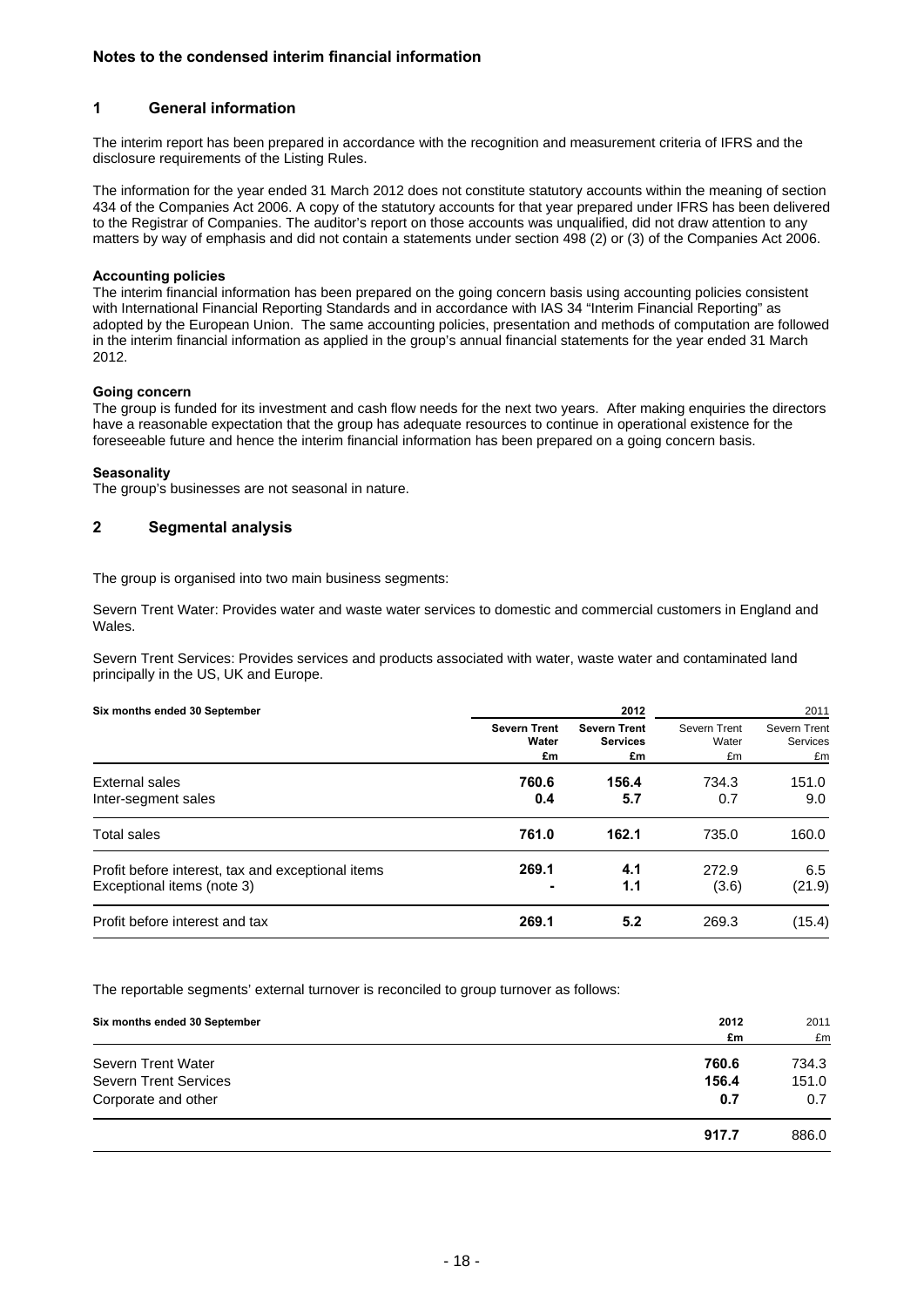### **2 Segmental analysis (continued)**

Segmental underlying PBIT is reconciled to the group's profit before tax and discontinued operations as follows:

| Six months ended 30 September                     | 2012<br>£m | 2011<br>£m |
|---------------------------------------------------|------------|------------|
| Underlying PBIT:                                  |            |            |
| Severn Trent Water                                | 269.1      | 272.9      |
| <b>Severn Trent Services</b>                      | 4.1        | 6.5        |
| Corporate and other costs                         | (7.2)      | (6.3)      |
| Consolidation adjustments                         | 1.2        | 1.2        |
| Group underlying PBIT                             | 267.2      | 274.3      |
| Exceptional items:                                |            |            |
| Severn Trent Water                                |            | (3.6)      |
| <b>Severn Trent Services</b>                      | 1.1        | (21.9)     |
| Corporate and other costs                         |            | 6.0        |
| Share of results of associates and joint ventures | 0.1        | 0.1        |
| Net finance costs                                 | (109.8)    | (119.4)    |
| Net loss on financial instruments                 | (37.7)     | (70.2)     |
| Profit before tax and discontinued operations     | 120.9      | 65.3       |

The segmental analysis of capital employed was as follows:

|                                                 | 30 September 2012                  |                                        |                       | 31 March 2012                   |
|-------------------------------------------------|------------------------------------|----------------------------------------|-----------------------|---------------------------------|
|                                                 | <b>Severn Trent</b><br>Water<br>£m | <b>Severn Trent</b><br><b>Services</b> | Severn Trent<br>Water | Severn Trent<br><b>Services</b> |
|                                                 |                                    | £m<br>£m                               |                       |                                 |
| Operating assets                                | 7,115.0                            | 184.2                                  | 7,022.9               | 185.5                           |
| Goodwill                                        |                                    | 44.2                                   |                       | 44.9                            |
| Interests in joint ventures and associates      | 0.1                                | 4.5                                    | 0.1                   | 4.6                             |
| Segment assets<br>Segment operating liabilities | 7,115.1<br>(1, 169.6)              | 232.9<br>(88.0)                        | 7,023.0<br>(1,064.3)  | 235.0<br>(95.3)                 |
| Capital employed                                | 5,945.5                            | 144.9                                  | 5,958.7               | 139.7                           |

Operating assets comprise other intangible assets, property, plant and equipment, inventory, trade and other receivables and assets held for sale.

Operating liabilities comprise trade and other payables, retirement benefit obligations, provisions and liabilities associated with assets held for sale.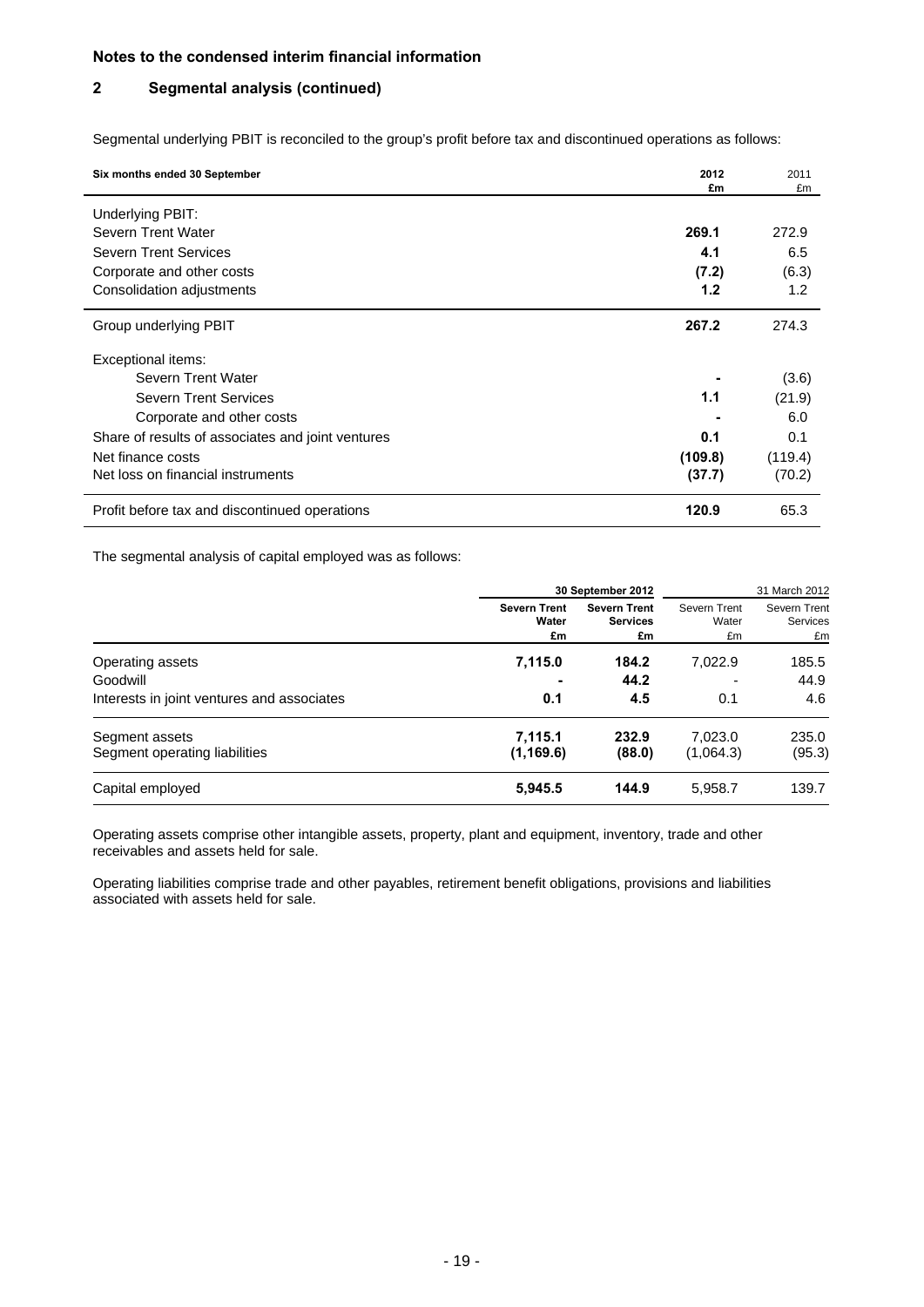### **3 Exceptional items**

The group classifies items of income or expenditure as exceptional if individually or, if of a similar type, in aggregate they should, in the opinion of the directors, be disclosed by virtue of their size or nature if the financial statements are to give a true and fair view. In this context materiality is assessed at the segment level.

| Six months ended 30 September                                            | 2012  | 2011  |
|--------------------------------------------------------------------------|-------|-------|
|                                                                          | £m    | £m    |
| Severn Trent Water - restructuring costs                                 |       | 3.6   |
| Severn Trent Services - provisions for commercial disputes and bad debts | ٠     | 21.9  |
| Corporate and Other - provision for terminated operations                | ۰     | (6.0) |
| Total exceptional operating costs                                        |       | 19.5  |
| Severn Trent Services - exceptional profit on disposal of business       | (1.1) |       |
| Exceptional items before tax                                             | (1.1) | 19.5  |
|                                                                          |       |       |

### **4 Net loss on financial instruments**

| Six months ended 30 September                                                 | 2012<br>£m | 2011<br>£m |
|-------------------------------------------------------------------------------|------------|------------|
| Gain on cross currency swaps used as hedging instruments in fair value hedges | 4.2        | 11.9       |
| Loss arising on adjustment for foreign currency debt in fair value hedges     | (6.1)      | (16.1)     |
| Exchange gain on other loans                                                  | 21.9       | 16.3       |
| Loss on cash flow hedges transferred from equity                              | (1.9)      | (1.9)      |
| Loss arising on swaps where hedge accounting is not applied                   | (55.8)     | (80.4)     |
|                                                                               | (37.7)     | (70.2)     |

### **5 Tax**

Before the exceptional tax credit, income tax for the period is charged in the income statement at 26.0% (six months ended 30 September 2011: charged at 42.1%), representing the best estimate of the average annual effective income tax rate expected for the full year applied to the pre tax income of the six month period.

The effective rate of current tax, excluding prior year charges and current tax on exceptional items and on financial instruments, calculated on profit before tax, exceptional items and net loss on financial instruments was 27.7% (2011: 29.1%).

Current tax credits of £0.8 million and deferred tax credits of £1.7 million have been taken to reserves in the period.

The Finance Act 2012 was enacted in the period and implemented a reduction in the corporation tax rate from 24% to 23% with effect from 1 April 2013. The impact of this rate reduction on the deferred tax provision has been reflected in these financial statements and has resulted in a deferred tax credit of £34.2 million in the income statement and a deferred tax charge of £0.8 million in reserves.

Future changes reducing the corporation tax rate by 1% per annum to 22% by 1 April 2014 have been announced but not substantively enacted at the balance sheet date and have therefore not been taken into account.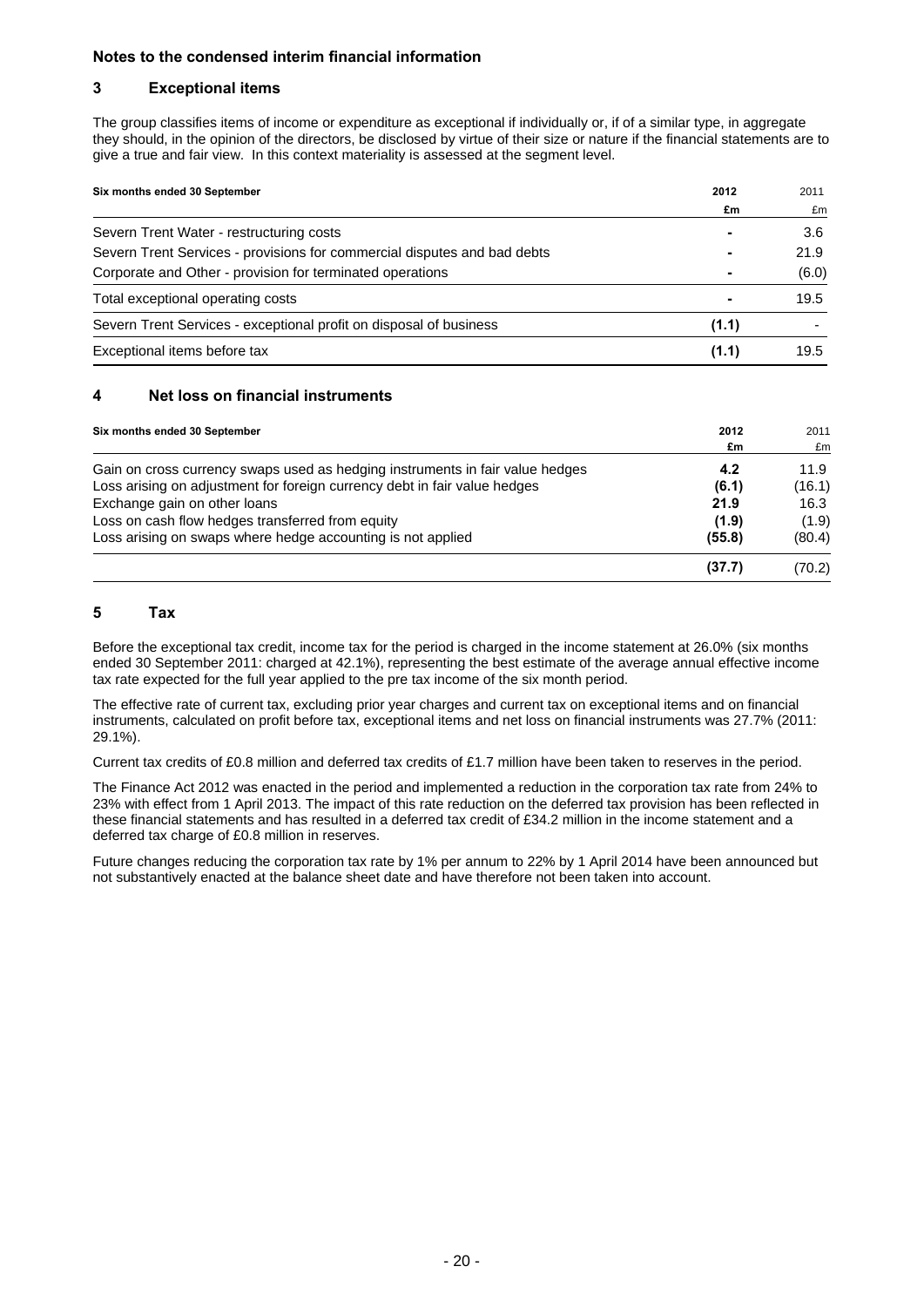#### **6 Dividends**

Amounts recognised as distributions to equity holders in the period:

| Six months ended 30 September              | 2012            |       |                 |      |  | 2011 |
|--------------------------------------------|-----------------|-------|-----------------|------|--|------|
|                                            | Pence per share | £m    | Pence per share | £m   |  |      |
| Final dividend for the year ended 31 March | 42.06           | 100.0 | 39.05           | 92.5 |  |      |
| Special dividend                           | 63.00           | 149.9 | -               |      |  |      |
|                                            | 105.06          | 249.9 | 39.05           | 92.5 |  |      |

The proposed interim dividend of 30.34p per share (2011: 28.04p per share) was approved by the board on 26 November 2012 and has not been included as a liability as at 30 September 2012.

### **7 Earnings per share**

Basic earnings per share is calculated by dividing the earnings attributable to ordinary shareholders by the weighted average number of ordinary shares in issue during the period, excluding those held in the Severn Trent Employee Share Ownership Trust which are treated as cancelled.

For diluted earnings per share, the weighted average number of ordinary shares in issue is adjusted to assume conversion of all potentially dilutive ordinary shares. These represent share options granted to employees where the exercise price is less than the average market price of the company's shares during the period and LTIP awards to the extent that the vesting conditions have been satisfied at the balance sheet date. Potential ordinary shares which would reduce a loss per share are not considered to be dilutive and hence in these circumstances diluted loss per share is equal to basic loss per share.

The calculation of basic and diluted earnings per share is based on the following data:

| Earnings                                                                |       |      |
|-------------------------------------------------------------------------|-------|------|
| Six months ended 30 September                                           | 2012  | 2011 |
|                                                                         | £m    | £m   |
| Earnings for the purpose of basic and diluted earnings per share being: |       |      |
| Profit for the period attributable to the equity holders of the company | 122.6 | 72.3 |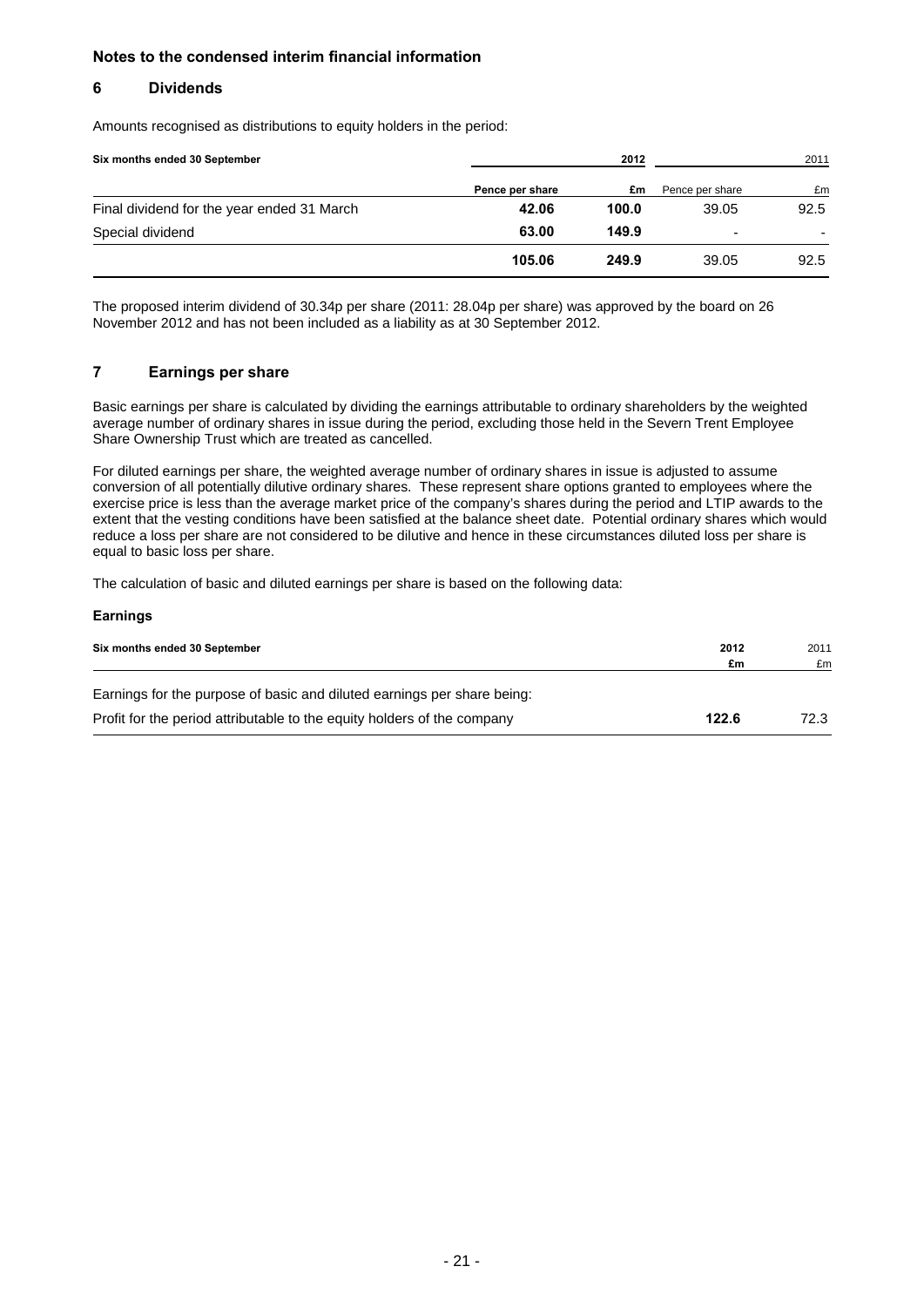### **7 Earnings per share (continued)**

#### **Number of shares**

| Six months ended 30 September                                                            |       | 2011  |
|------------------------------------------------------------------------------------------|-------|-------|
|                                                                                          | m     | m     |
| Weighted average number of ordinary shares for the purpose of basic earnings per share   | 237.7 | 237.0 |
| Effect of dilutive potential ordinary shares:                                            |       |       |
| Share options and LTIPs                                                                  | 1.1   | 1.0   |
| Weighted average number of ordinary shares for the purpose of diluted earnings per share | 238.8 | 238.0 |

#### **Adjusted earnings per share**

| Six months ended 30 September       | 2012<br>Pence | 2011<br>Pence |
|-------------------------------------|---------------|---------------|
| Adjusted basic earnings per share   | 47.4          | 46.4          |
| Adjusted diluted earnings per share | 47.2          | 46.2          |

Adjusted earnings per share figures exclude the effects of exceptional items, net loss on financial instruments, current tax on exceptional items and on financial instruments and deferred tax in both 2012 and 2011. The directors consider that the adjusted figures provide a useful additional indicator of performance. The denominators used in the calculations of adjusted basic and diluted earnings per share are the same as those used in the unadjusted figures set out above.

The adjustments to earnings are as follows:

#### **Adjustments to earnings**

| Six months ended 30 September                                             | 2012   | 2011   |
|---------------------------------------------------------------------------|--------|--------|
|                                                                           | £m     | £m     |
| Earnings for the purpose of basic and diluted earnings per share          | 122.6  | 72.3   |
| Adjustments for:                                                          |        |        |
| <b>Exceptional items</b>                                                  | (1.1)  | 19.5   |
| Current tax on exceptional items                                          | 0.3    | (1.1)  |
| Net loss on financial instruments                                         | 37.7   | 70.2   |
| Current tax on financial instruments                                      | (3.6)  |        |
| Deferred tax                                                              | (43.2) | (50.9) |
| Earnings for the purpose of adjusted basic and diluted earnings per share | 112.7  | 110.0  |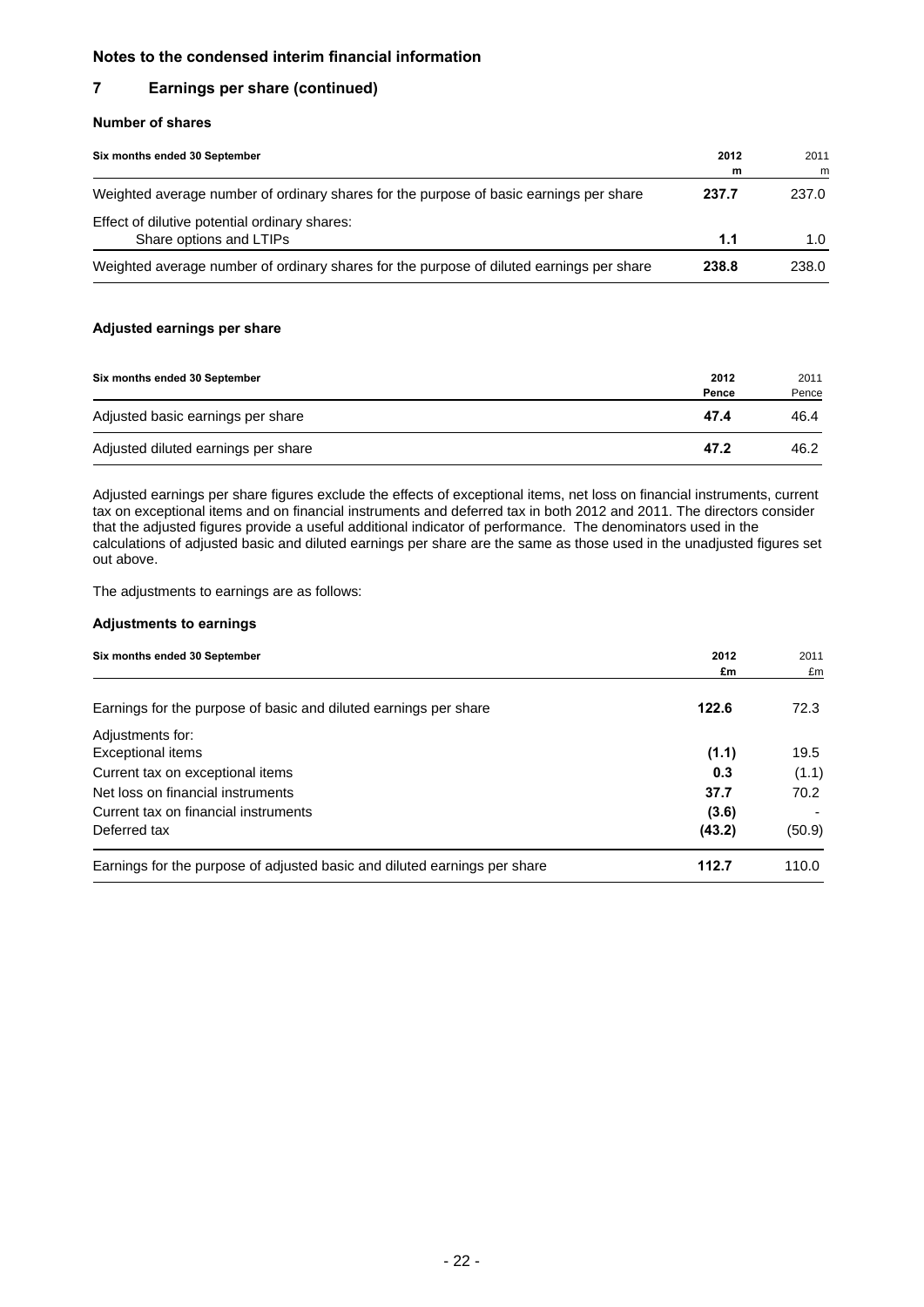### **8 Non-current assets held for sale**

On 8 August 2012 the group announced its intention to sell Severn Trent Services' Analytical Services business. As a result, the assets and liabilities associated with this business that will be sold have been reclassified in the consolidated balance sheet as assets held for sale and liabilities associated with assets held for sale.

### **9 Borrowings**

|                                  | 30 September<br>2012<br>£m | 31 March<br>2012<br>£m |
|----------------------------------|----------------------------|------------------------|
| <b>Bank overdrafts</b>           | 0.9                        | 0.4                    |
| Bank loans                       | 860.0                      | 852.5                  |
| Other loans                      | 3,330.7                    | 3,326.9                |
| Obligations under finance leases | 218.9                      | 219.0                  |
| <b>Borrowings</b>                | 4,410.5                    | 4,398.8                |

|                                                                | 30 September<br>2012<br>£m | 31 March<br>2012<br>£m |
|----------------------------------------------------------------|----------------------------|------------------------|
| The borrowings are repayable as follows:                       |                            |                        |
| On demand or within one year - included in current liabilities | 307.9                      | 89.3                   |
| In the second year                                             | 46.5                       | 379.2                  |
| In the third to fifth years                                    | 1,173.9                    | 1,039.5                |
| After five years                                               | 2,882.2                    | 2,890.8                |
| Included in non-current liabilities                            | 4,102.6                    | 4,309.5                |
|                                                                | 4,410.5                    | 4.398.8                |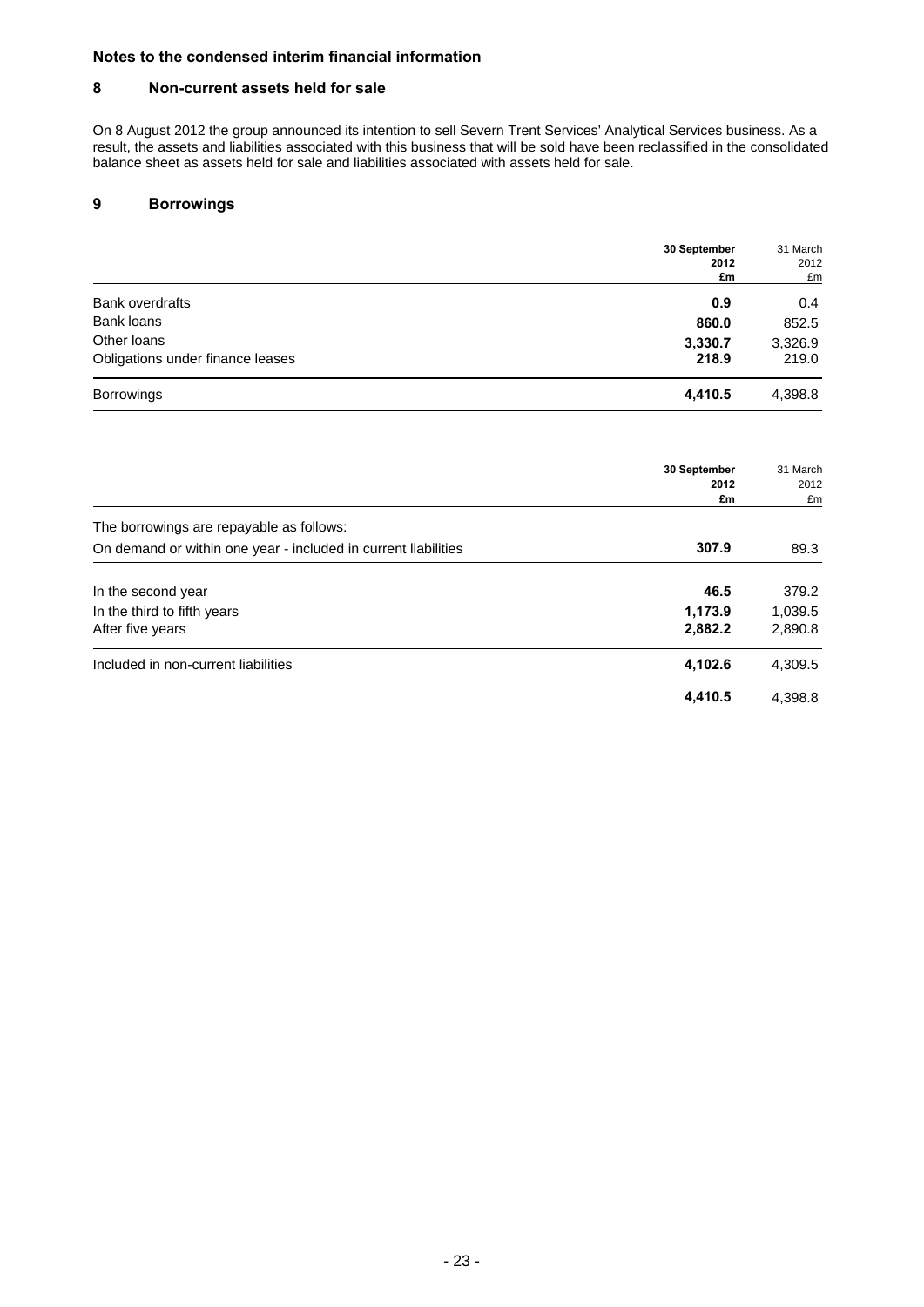#### **10 Retirement benefit schemes**

The group operates two defined benefit schemes being the Severn Trent Pension Scheme and the Severn Trent Mirror Image Scheme. The group also has an unfunded obligation to provide benefits to certain former employees whose earnings were in excess of the pensions cap that operated when the benefits were accrued.

The retirement benefit obligation as at 30 September 2012 has been calculated on a year to date basis, using the actuarial valuation update as at 31 March 2012. There have not been any significant fluctuations or one time events since that date that would require adjustment to the actuarial assumptions made at 31 March 2012. However, the market based assumptions have been updated for conditions prevailing at the balance sheet date as follows:

| 30 September                                    | 31 March     |
|-------------------------------------------------|--------------|
| 2012                                            | 2012         |
| 4.4%<br>Discount rate<br>2.6%<br>Inflation rate | 4.9%<br>3.1% |

The defined benefit assets have been updated to reflect their market value as at 30 September 2012. Differences between the expected return on assets and the actual return on assets have been recognised as an actuarial loss in the statement of comprehensive income in accordance with the group's accounting policy. Actuarial gains and losses on the defined benefit obligations have also been reported in the statement of comprehensive income.

Service cost is recognised in operating costs and interest cost and expected return on assets is recognised in net finance costs. Amounts recognised in the income statement in respect of these defined benefit schemes are as follows:

| Six months ended 30 September                | 2012<br>£m | 2011<br>£m |
|----------------------------------------------|------------|------------|
| Current service cost                         | (11.5)     | (12.1)     |
| Past service cost                            | (0.3)      |            |
| Interest cost                                | (45.8)     | (48.4)     |
| Expected return on scheme assets             | 43.5       | 50.3       |
| Total amount charged to the income statement | (14.1)     | (10.2)     |

The amount included in the balance sheet arising from the group's obligations under defined benefit schemes were as follows:

|                                                                     | 30 September | 31 March  |  |
|---------------------------------------------------------------------|--------------|-----------|--|
|                                                                     | 2012         | 2012      |  |
|                                                                     | £m           | £m        |  |
| Total fair value of assets                                          | 1.577.8      | 1.557.2   |  |
| Present value of the defined benefit obligations - funded schemes   | (1,889.8)    | (1,894.4) |  |
| Present value of the defined benefit obligations - unfunded schemes | (8.5)        | (8.6)     |  |
| Liability recognised in the balance sheet                           | (320.5)      | (345.8)   |  |

Movements in the liability recognised in the balance sheet were as follows:

|                                                                               | 2012    | 2011    |
|-------------------------------------------------------------------------------|---------|---------|
|                                                                               | £m      | £m      |
| At 1 April                                                                    | (345.8) | (292.1) |
| Current service cost                                                          | (11.5)  | (12.1)  |
| Past service cost                                                             | (0.3)   |         |
| Interest cost                                                                 | (45.8)  | (48.4)  |
| Expected return on scheme assets                                              | 43.5    | 50.3    |
| Contributions from the sponsoring companies                                   | 13.5    | 18.4    |
| Net actuarial gain/(loss) recognised in the statement of comprehensive income | 25.9    | (104.2) |
| At 30 September                                                               | (320.5) | (388.1) |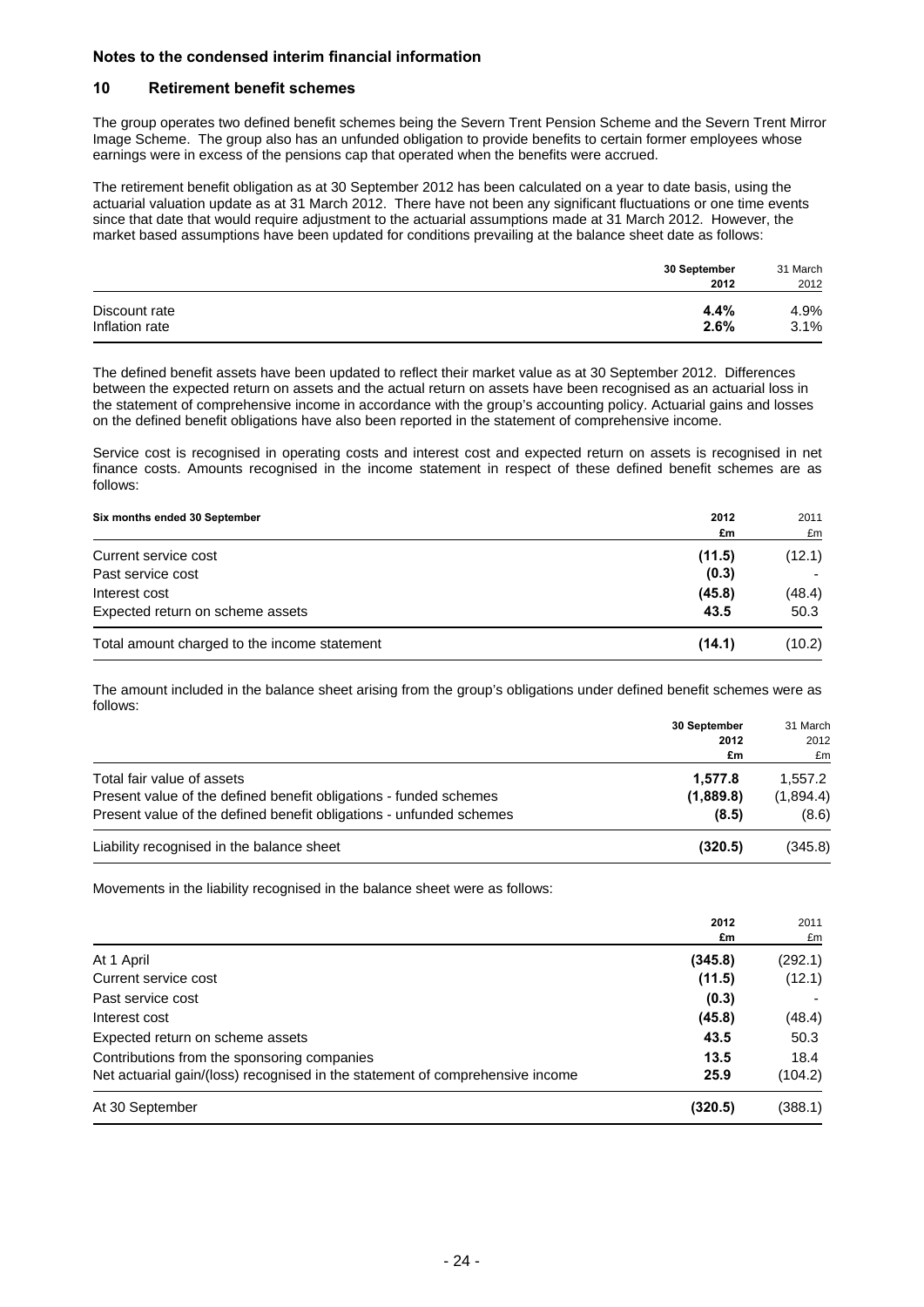### **11 Share capital**

At 30 September 2012 the issued and fully paid share capital was 238.3 million shares of  $97^{17}/_{19}$ p amounting to £233.3 million (31 March 2012: 237.6 million shares of  $97^{17}/_{19}$ p amounting to £232.6 million).

During the period the company issued 717,207 shares (2011: 428,992 shares) as a result of the exercise of employee share options.

### **12 Disposal of business**

On 22 June 2012 the group completed the sale of its meter installation, repair and replacement business to Enterprise Plc.

The net assets at the date of sale were:

|                                                   | £m         |
|---------------------------------------------------|------------|
| Property plant and equipment<br>Inventory         | 0.2<br>0.3 |
| Trade and other payables                          | (0.1)      |
| Net assets sold<br>Provisions arising on disposal | 0.4<br>0.5 |
|                                                   | 0.9        |
| Profit on disposal                                | 1.1        |
| Total consideration                               | 2.0        |
|                                                   |            |
| Net cash inflow arising on disposal               |            |

| Cash consideration<br>Cash and cash equivalents disposed of | 2.0<br>$\sim$ |
|-------------------------------------------------------------|---------------|
|                                                             | 2.0           |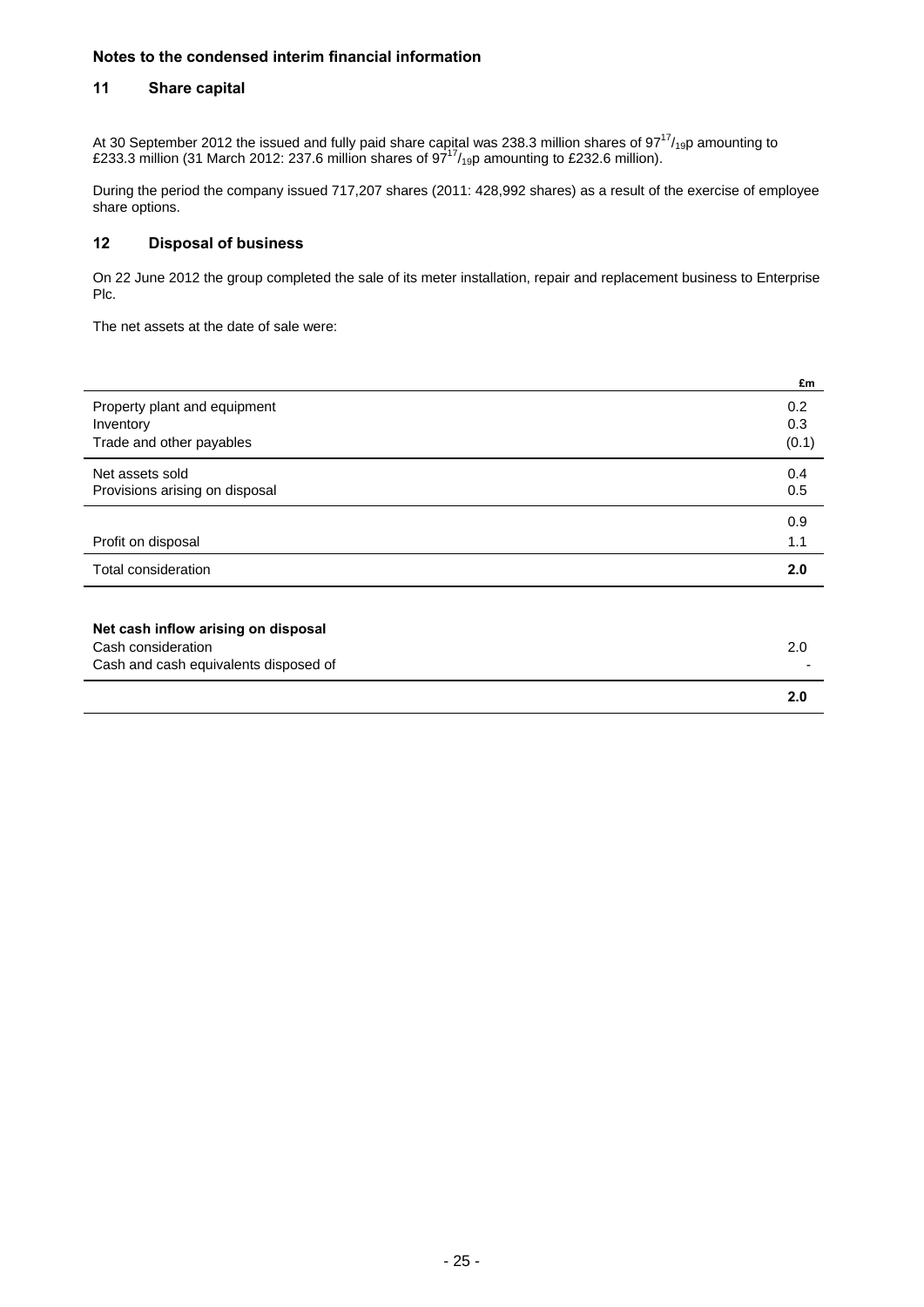### **13 Cash flow**

### **a) Reconciliation of operating profit to operating cash flows**

| Six months ended 30 September                          | 2012   | 2011   |
|--------------------------------------------------------|--------|--------|
|                                                        | £m     | £m     |
| Profit before interest and tax                         | 268.3  | 254.8  |
| Depreciation of property, plant and equipment          | 133.9  | 125.5  |
| Amortisation of intangible assets                      | 15.4   | 13.9   |
| Pension service cost                                   | 11.8   | 12.1   |
| Pension contributions                                  | (13.5) | (18.5) |
| Share based payments charge                            | 2.9    | 2.1    |
| (Profit)/loss on sale of property, plant and equipment | (0.3)  | 0.3    |
| Profit on sale of business                             | (1.1)  |        |
| Deferred income movement                               | (4.8)  | (4.5)  |
| Provisions for liabilities and charges                 | 2.6    | 3.2    |
| Utilisation of provisions for liabilities and charges  | (8.4)  | (6.4)  |
| Decrease in working capital                            | 44.5   | 93.1   |
| Cash generated from operations                         | 451.3  | 475.6  |
| Tax paid                                               | (18.5) | (35.5) |
| Net cash generated from operating activities           | 432.8  | 440.1  |

### **b) Non-cash transactions**

No additions to property, plant and equipment during the six months to September 2012 were financed by new finance leases (2011: nil).

### **c) Exceptional cash flows**

The following cash flows arose from items classified as exceptional in the income statement:

| Six months ended 30 September | 2012<br>£m | 2011<br>£m |
|-------------------------------|------------|------------|
| Restructuring costs           | (4.0)      | (7.1)      |
| Third party legal costs       |            | (3.3)      |
| Proceeds on sale of business  | 2.0        |            |
|                               | (2.0)      | (10.4)     |

#### **d) Reconciliation of movements in net debt**

|                                                     | As at<br>1 April<br>2012<br>£m | Cash<br>flow<br>£m | Fair value<br>adjustments<br>£m | RPI uplift<br>on index<br>linked debt<br>£m | Foreign<br>exchange<br>£m | Other<br>non-cash<br>movements<br>£m | As at 30<br>September<br>2012<br>£m |
|-----------------------------------------------------|--------------------------------|--------------------|---------------------------------|---------------------------------------------|---------------------------|--------------------------------------|-------------------------------------|
| Cash and cash equivalents<br><b>Bank overdrafts</b> | 295.1<br>(0.4)                 | (47.8)<br>(0.5)    | $\overline{\phantom{0}}$        | ٠<br>٠                                      | (0.7)<br>-                | ٠                                    | 246.6<br>(0.9)                      |
| Net cash and cash equivalents<br>Bank loans         | 294.7<br>(852.5)               | (48.3)<br>(4.4)    | $\blacksquare$                  | (3.1)                                       | (0.7)                     | ٠                                    | 245.7<br>(860.0)                    |
| Other loans                                         | (3,326.9)                      | (28.6)             | (6.1)                           | (10.7)                                      | 21.9                      | 19.7                                 | (3,330.7)                           |
| Finance leases                                      | (219.0)                        | ۰                  |                                 | ٠                                           | ۰                         | 0.1                                  | (218.9)                             |
| Cross currency swaps hedging debt                   | 135.9                          | ۰                  | (21.2)                          | ٠                                           | ٠                         | (5.5)                                | 109.2                               |
| Net debt                                            | (3,967.8)                      | (81.3)             | (27.3)                          | (13.8)                                      | 21.2                      | 14.3                                 | (4,054.7)                           |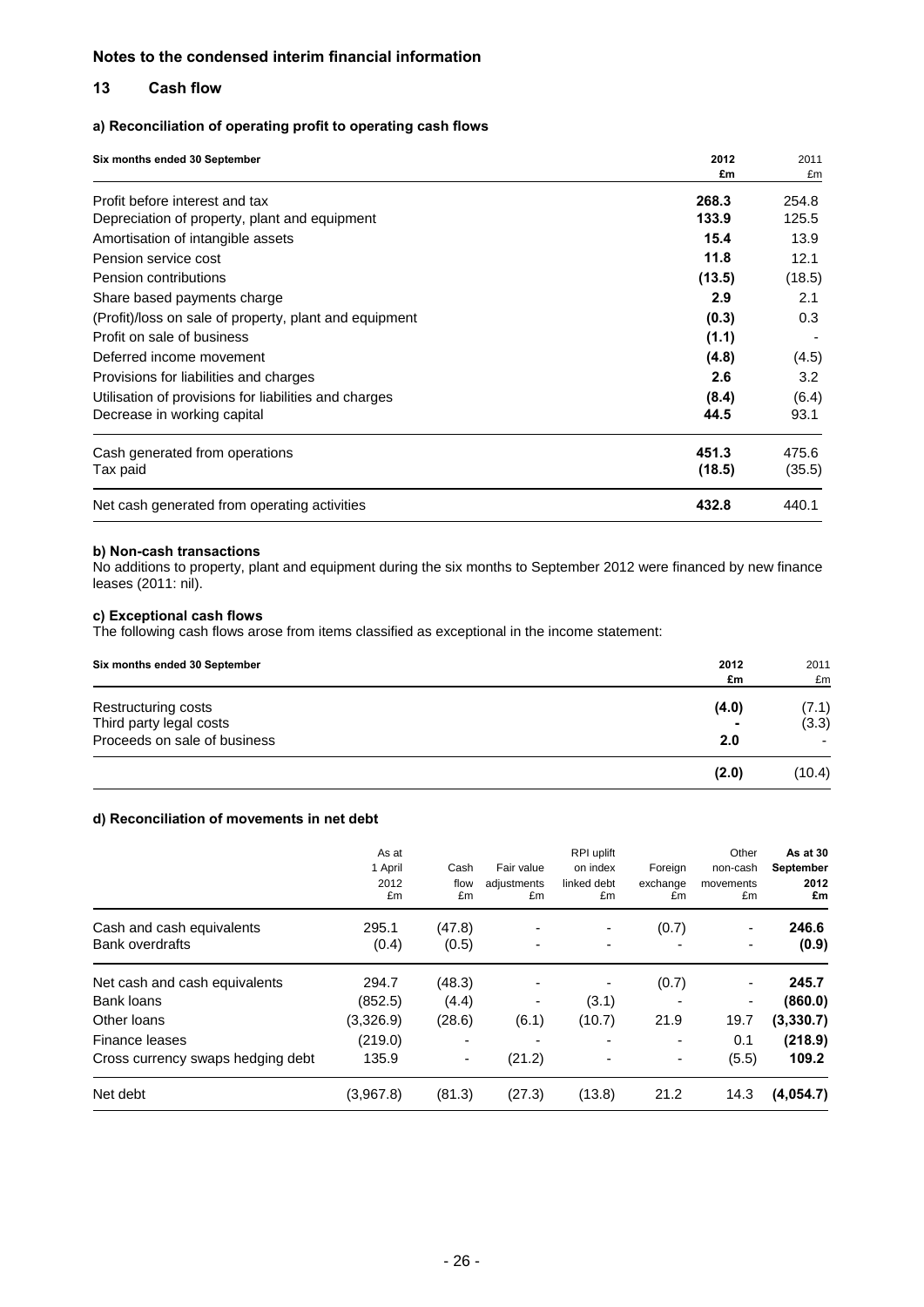### **14 Post balance sheet events**

There were no significant post balance sheet events.

#### **15 Contingent liabilities**

Details of the group's contingent liabilities were disclosed in the financial statements for the year ended 31 March 2012 which were approved on 29 May 2012. Except as noted below, there have been no significant developments relating to the contingent liabilities disclosed in those financial statements.

On 8 August 2012 Ofwat announced that it had opened a consultation on proposals to accept a binding commitment from Severn Trent Plc to divest Severn Trent Laboratories Limited.

The consultation, which ran for four weeks from 8 August 2012, sought views from interested parties on the appropriateness of Ofwat accepting the commitments offered by Severn Trent Plc.

We expect Ofwat to publish its conclusions on its investigation under the Competition Act by the end of the financial year.

### **16 Related party transactions**

There have been no related party transactions that materially affected the financial position of performance of the group during the period.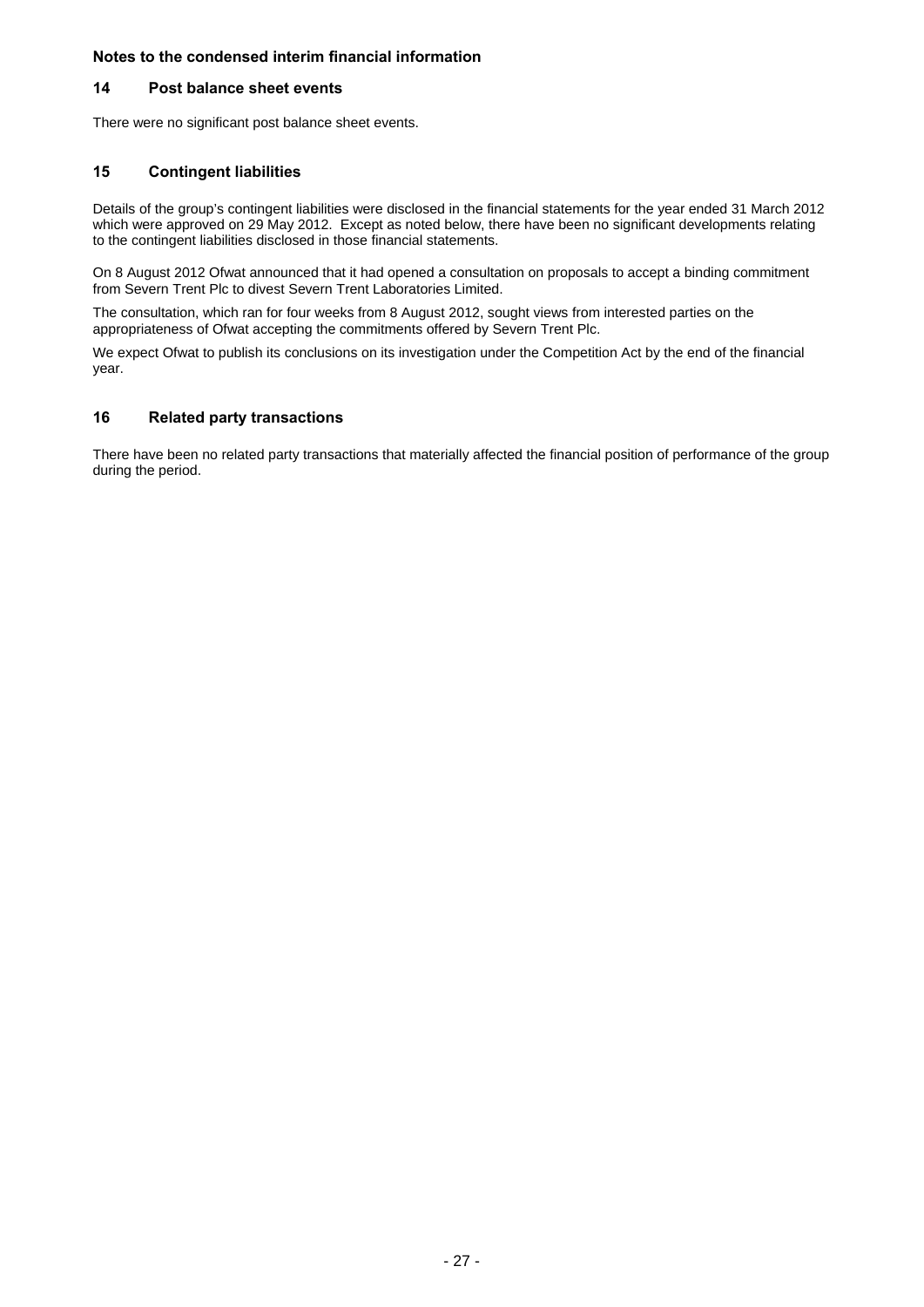#### **Responsibility statement**

We confirm to the best of our knowledge:

- (a) the condensed set of financial statements has been prepared in accordance with IAS 34 "Interim Financial Reporting"; and
- (b) the interim management report includes a fair review of the information required by Disclosure and Transparency Rules 4.2.7R and 4.2.8R of the United Kingdom Financial Services Authority.

Signed on behalf of the Board who approved the half yearly financial report on 26 November 2012.

Andrew Duff **Michael McKeon Chairman Finance Director Finance Director** 

Further copies of this half yearly financial report may be obtained from the Company Secretary, Severn Trent Plc, Severn Trent Centre, PO BOX 5309, Coventry, CV3 9FH or by emailing severntrent@equiniti.com.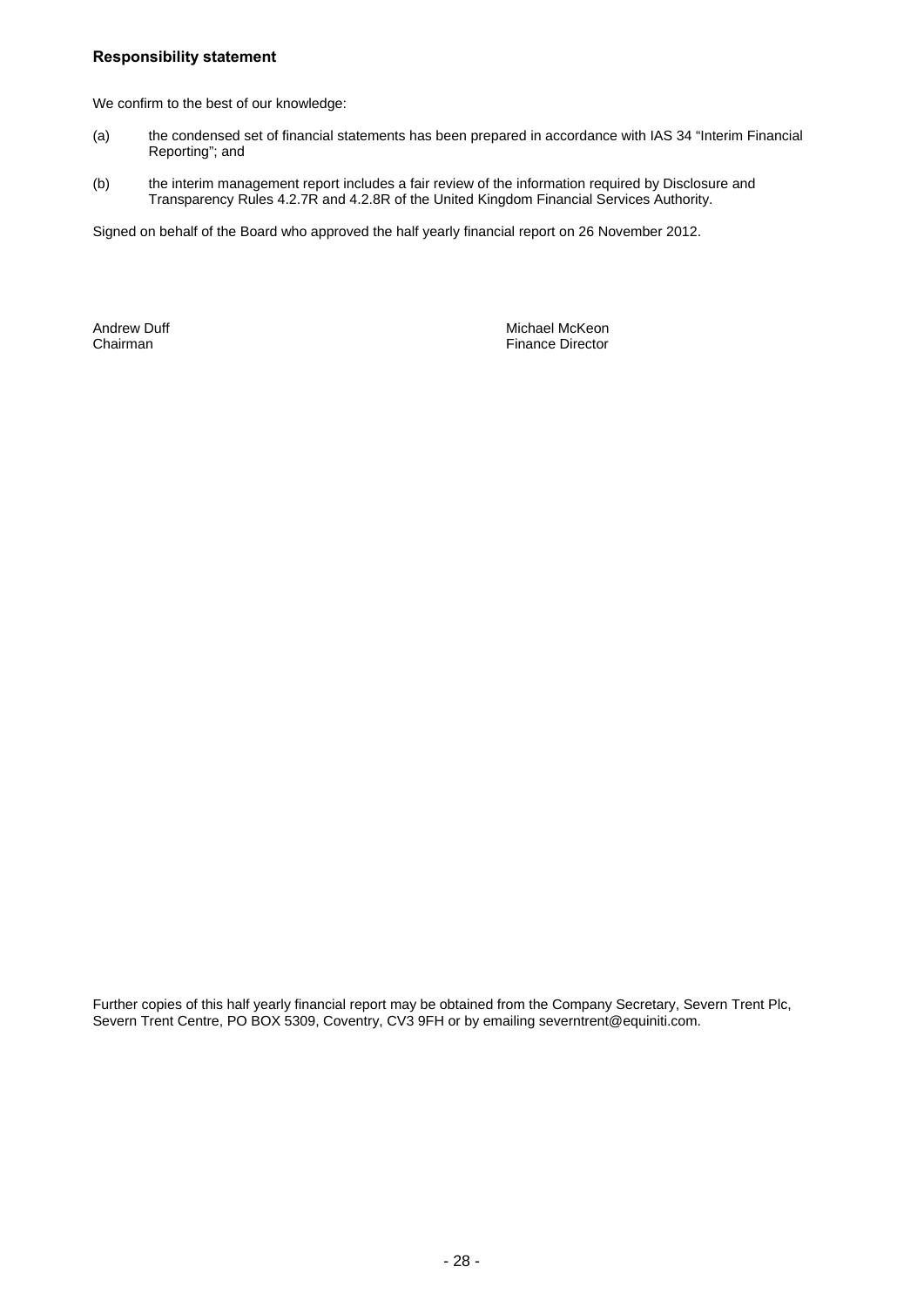### **INDEPENDENT REVIEW REPORT TO SEVERN TRENT PLC**

We have been engaged by the company to review the condensed set of financial statements in the half-yearly financial report for the six months ended 30 September 2012 which comprises the condensed consolidated income statement, the condensed consolidated statement of comprehensive income, the condensed consolidated statement of changes in equity, the condensed consolidated balance sheet, the condensed consolidated cash flow statement and related notes 1 to 16. We have read the other information contained in the half-yearly financial report and considered whether it contains any apparent misstatements or material inconsistencies with the information in the condensed set of financial statements.

This report is made solely to the company in accordance with International Standard on Review Engagements (UK and Ireland) 2410 "Review of Interim Financial Information Performed by the Independent Auditor of the Entity" issued by the Auditing Practices Board. Our work has been undertaken so that we might state to the company those matters we are required to state to them in an independent review report and for no other purpose. To the fullest extent permitted by law, we do not accept or assume responsibility to anyone other than the company, for our review work, for this report, or for the conclusions we have formed.

#### **Directors' responsibilities**

The half-yearly financial report is the responsibility of, and has been approved by, the directors. The directors are responsible for preparing the half-yearly financial report in accordance with the Disclosure and Transparency Rules of the United Kingdom's Financial Services Authority.

As disclosed in note 1, the annual financial statements of the group are prepared in accordance with IFRSs as adopted by the European Union. The condensed set of financial statements included in this half-yearly financial report has been prepared in accordance with International Accounting Standard 34, "Interim Financial Reporting," as adopted by the European Union.

#### **Our responsibility**

Our responsibility is to express to the company a conclusion on the condensed set of financial statements in the halfyearly financial report based on our review.

#### **Scope of Review**

We conducted our review in accordance with International Standard on Review Engagements (UK and Ireland) 2410, "Review of Interim Financial Information Performed by the Independent Auditor of the Entity" issued by the Auditing Practices Board for use in the United Kingdom. A review of interim financial information consists of making inquiries, primarily of persons responsible for financial and accounting matters, and applying analytical and other review procedures. A review is substantially less in scope than an audit conducted in accordance with International Standards on Auditing (UK and Ireland) and consequently does not enable us to obtain assurance that we would become aware of all significant matters that might be identified in an audit. Accordingly, we do not express an audit opinion.

#### **Conclusion**

Based on our review, nothing has come to our attention that causes us to believe that the condensed set of financial statements in the half-yearly financial report for the six months ended 30 September 2012 is not prepared, in all material respects, in accordance with International Accounting Standard 34 as adopted by the European Union and the Disclosure and Transparency Rules of the United Kingdom's Financial Services Authority.

**Deloitte LLP**  Chartered Accountants and Statutory Auditor London, UK 26 November 2012